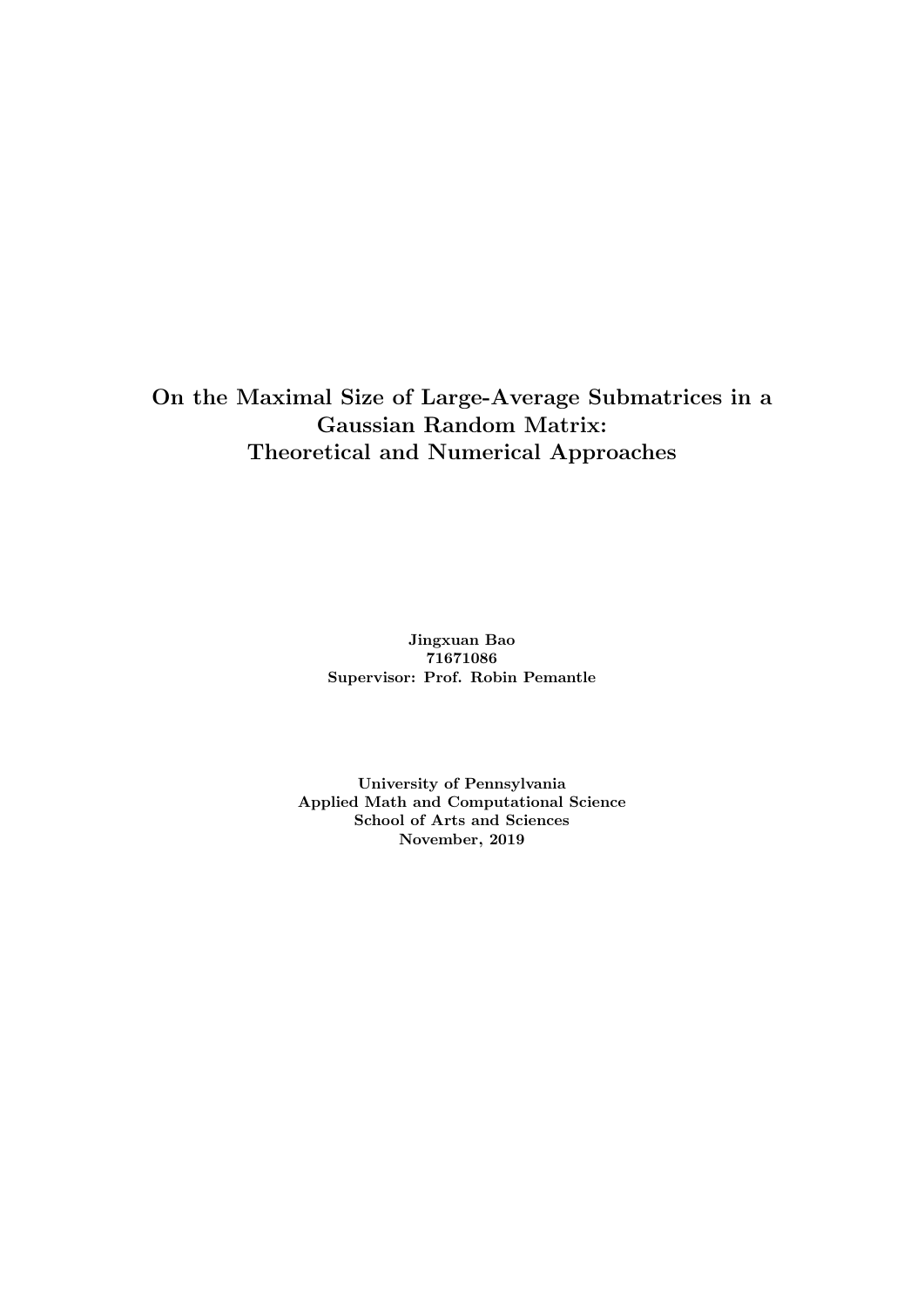#### Abstract

Based on the article "On the Maximal Size of Large-Average and ANOVA-Fit Submatirces in a Gaussian Random Matrix" by Sun and Nobel, we investigate the maximal size of submatrices with average of the values of such submatrices more than a fixed positive number in the Gaussian random matrix. We identify the limit behavior of the threshold of the size of submatrices theoretically and numerically. Our principal result is an inconsistency between the results of two approaches and we propose our own analysis from the theoretical and numerical perspectives.

keywords: Gaussian random matrix; large-average submatrix; sandwiching method; largeaverage submatrix threshold searcher algorithm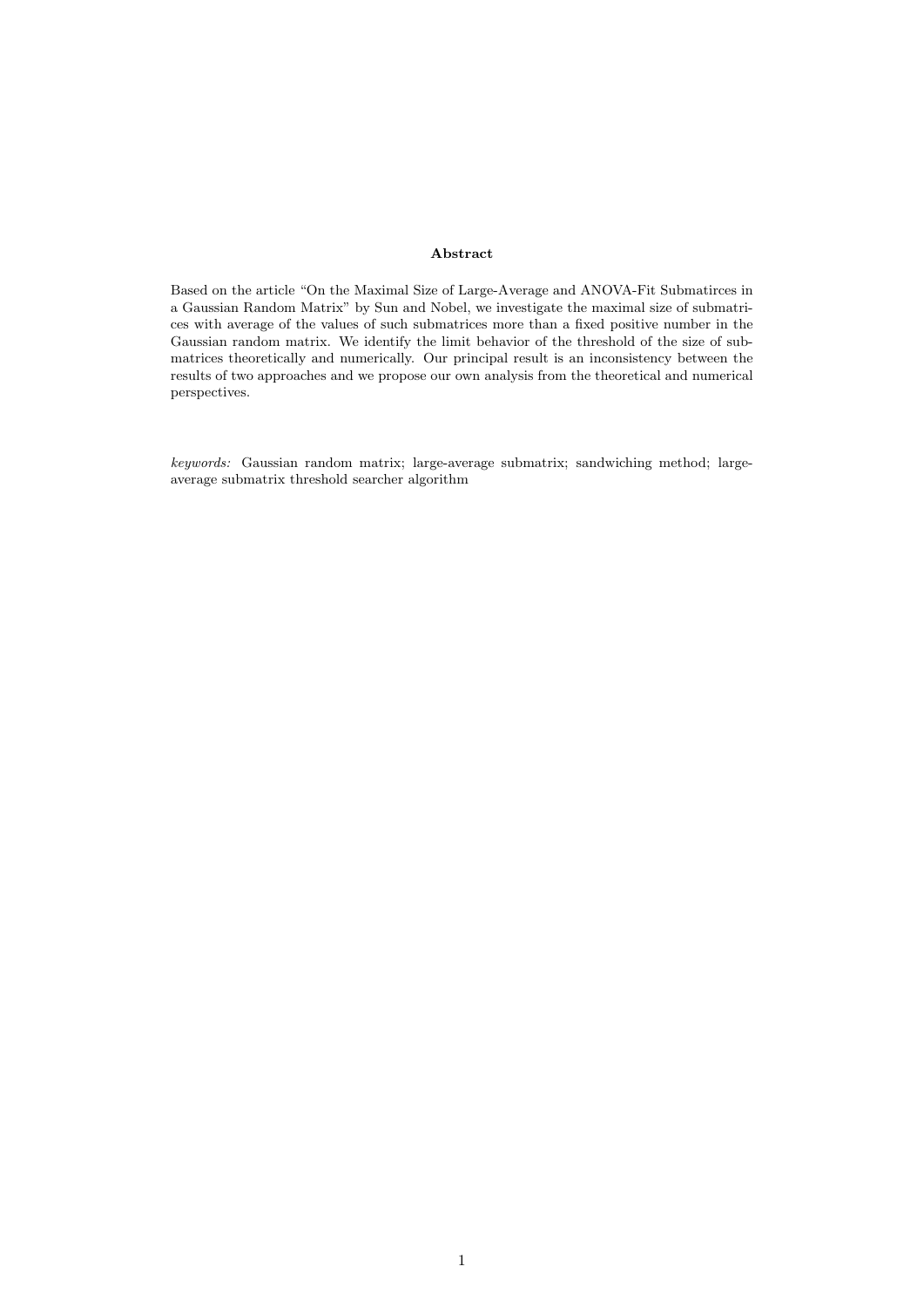# Contents

|   | 1 Introduction         |      |  |  |  |  |  |
|---|------------------------|------|--|--|--|--|--|
|   | 2 Literature Review    |      |  |  |  |  |  |
|   | 3 Methodology          | 5    |  |  |  |  |  |
|   |                        | $-5$ |  |  |  |  |  |
|   | 3.2 <sub>1</sub>       | -6   |  |  |  |  |  |
|   | 4 Numerical Evaluation | 12   |  |  |  |  |  |
|   | 4.1                    | 12   |  |  |  |  |  |
|   |                        | 13   |  |  |  |  |  |
| 5 | <b>Discussion</b>      |      |  |  |  |  |  |
| 6 | Conclusion             | 15   |  |  |  |  |  |
|   | 6.1                    | 15   |  |  |  |  |  |
|   |                        | 15   |  |  |  |  |  |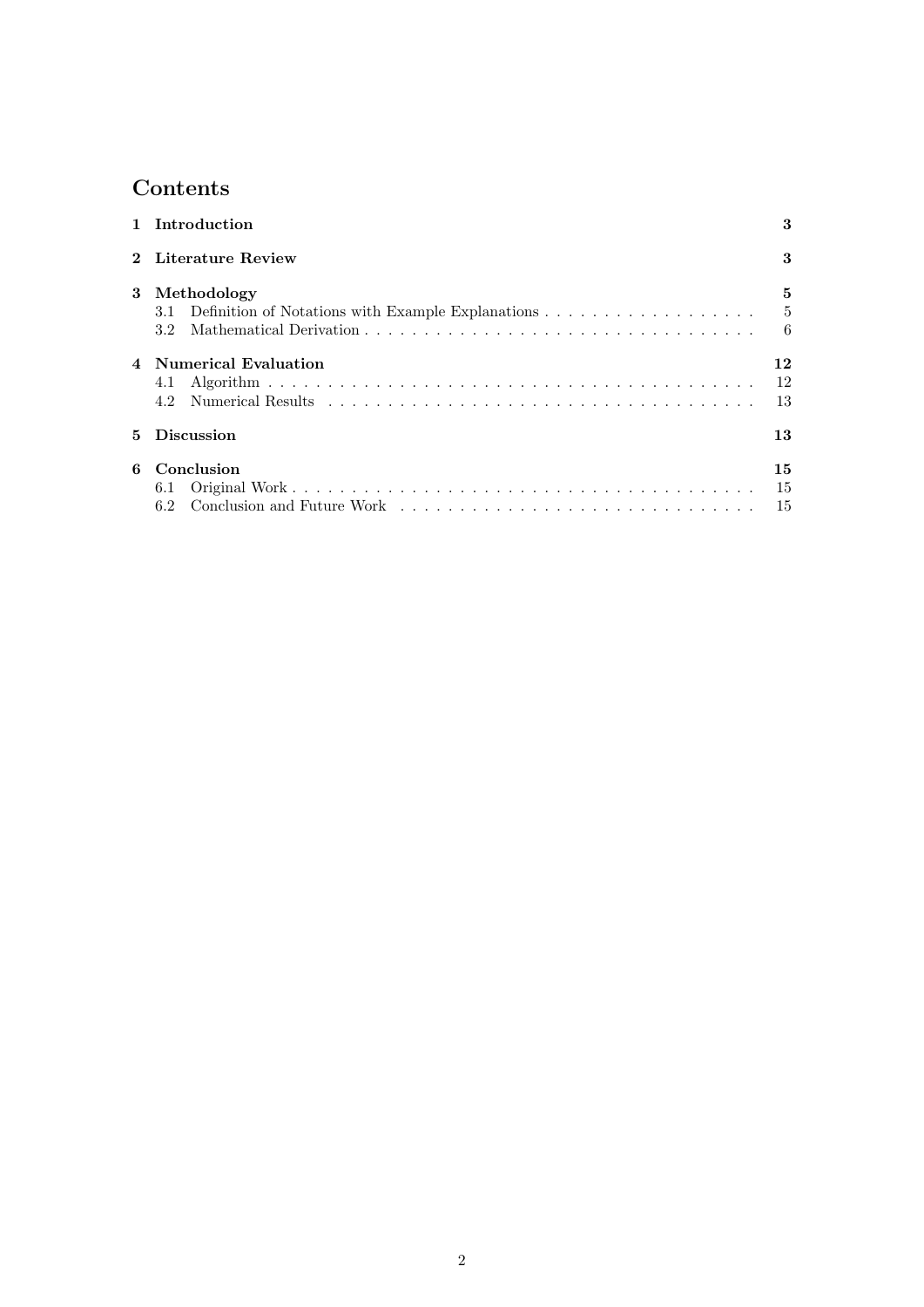## 1 Introduction

DNA microarrays (also commonly known as DNA chip or biochip) allow scientists to measure the coexpression levels of large numbers of genes simultaneously or to genotype multiple regions of a genome. With the development of the DNA microarrays, many technologies and applications in biostatistics or bioinformatics thrive in modern society, such as gene expression profiling (Adomas et al., 2008), comparative genomic hybridization (Pollack et al., 1999; Moran et al., 2004), and SNP detection (Hacia et al., 1999).

In particular, one important aspect of DNA microarray study is assessments of differential expression in a group of genes (functional category). More specifically, a subarray of a microarray is obtained by restricting to a subset of subjects and a subset of genes. We are supposed to examine when it has a surprisingly high degree of similarity when studying some subarrays of microarray population. A method in statistics which is wildly used to solve this kind of problems is called Statistical Hypothesis Testing. In this report, we provide a toy model for the null hypothesis on microarrays, in which we substitude high average value of independent and identically distributed (i.i.d.) standard normal random variable to the high genetic similarity of microarrays, examing whether such kind of high similarity results from the genetic data, or it is a common property in a large Gaussian random matrix. In summary, instead of examine the microarray dataset, we evaluate the maximum size of large-average submatrices in a Gaussian random matrix.

A Gaussian random matrix is a matrix whose elements are identical independent standard normal random variables. In our report, based on the analysis from Sun and Nobel (2013), " On the Maximal Size of Large-Average and ANOVA-Fit Submatirces in a Gaussian Random Matrix", we introduce the method of finding the maximum size of submatrices with average greater than a certain number in the Gaussian random matrix, specifically finding an expression of maximum size of submatrices of Gaussian random matrix in terms of a certain number, from both theoretical and numerical approaches.

In this report, literature review including previous work is introduced in Section 2. The theoretical approach to find the probability bounds for the size of large-average submatrices in the square matrix is presented in Section 3. The numerical approach to find the threshold for large-average submatrices is given in Section 4. Section 5 contains our integration of theoretical result and numerical result.

## 2 Literature Review

Our report is mainly based on the paper published by Bernoulli " On the Maximal Size of Large-Average and ANOVA-Fit Submatirces in a Gaussian Random Matrix" (Sun and Nobel, 2013).

In the original article, the authors introduce main three theoretical methods to analyze the thresholds for the large-average submatrices:

### • Method 1: Bipartite Graphs

In this method, the authors expressed the  $m \times n$  matrix X using a bipartite graph  $G = (V, E)$ , where V represents the vertex set of G containing two disjoint sets  $V_1$  and  $V_2$  with  $|V_1| = m$ ,  $|V_2| = n$ , representing the rows and columns of matrix X respectively; and E represents the set of the edges connecting row  $i \in V_1$  and column  $j \in V_2$  with weight  $x_{i,j}$ . Vertices in the same vertex set are not allowed to have edge. In such scenario, the large-average submatrices of X are one-to-one correspondence with subgraphs of  $G$ , showing in the Figure 1.

However, according to Dawande et al. (2001), to find the edge with maximum weight subgraph in a general bipartite graph, a slightly variation of this problem, is NP-complete. In other words, there is no fast algorithm to solve this kind of problem.

### • Method 2: Random Matrix Theory

In this method, the authors define the notations in Table 1.

We summarize the logic of Mehod 2 in Figure 2.

With the assumption that m and n grow with  $\frac{m}{n} \to \alpha$  for  $\alpha \geq 1$ , and the dimensions k and l grow with  $\frac{k}{\ln n} \to \infty$  and  $0 < \frac{k}{l} < \infty$ , we have

 $\mathbb{P}(\exists k \times l \text{ submatrix in } W \text{ whose average } > \tau) \rightarrow 0$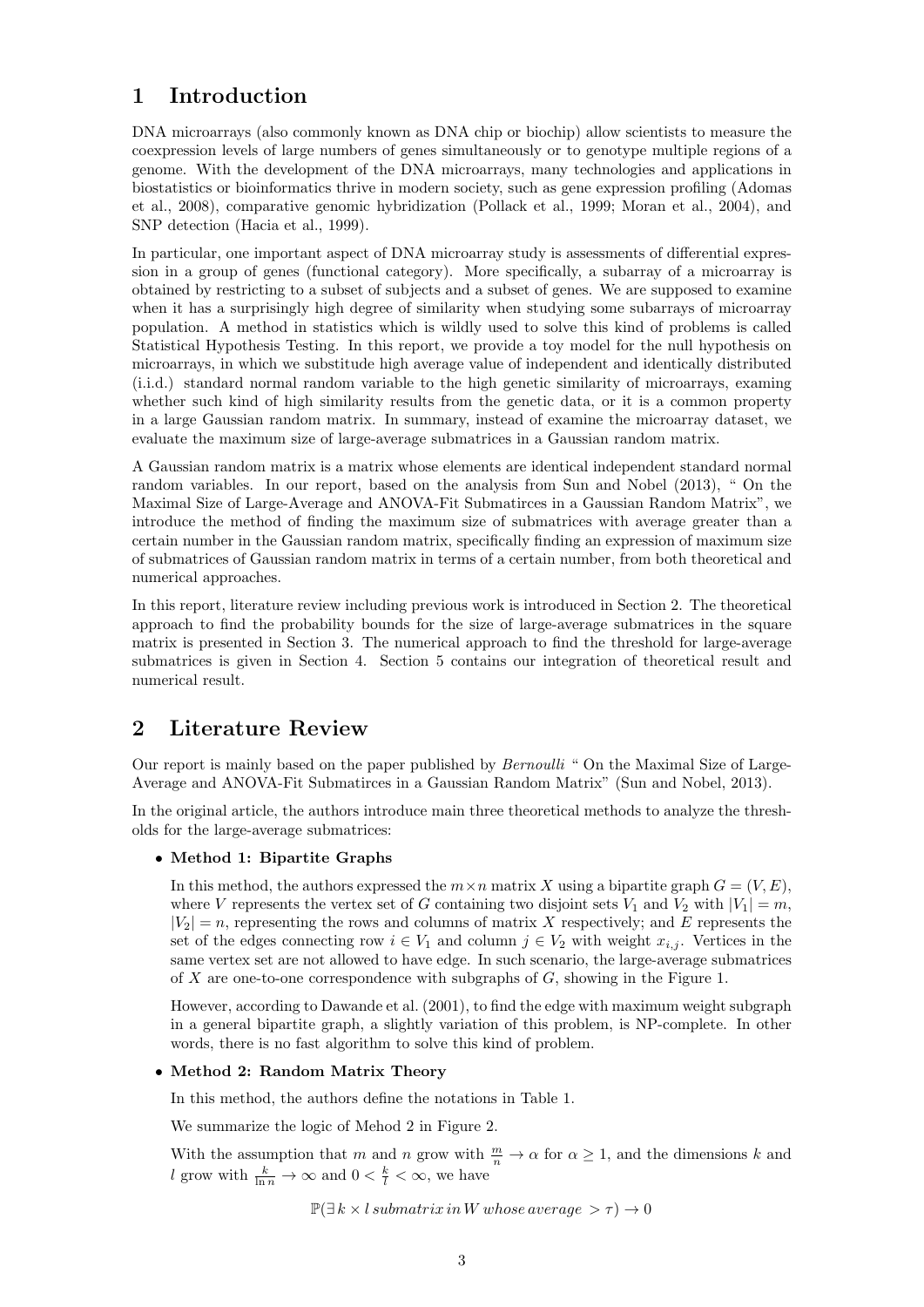

Figure 1: Matrix Bipartite Graph Correspondence

| Name             | Definition                                                          |
|------------------|---------------------------------------------------------------------|
| W                | $m \times n$ Gaussian random matrix                                 |
| $\tau$           | Fixed number that is greater than 0                                 |
| $\boldsymbol{a}$ | Indicator vectors having k non-zero components, $a \in \{0,1\}^m$   |
| $\boldsymbol{b}$ | Indicator vectors having l non-zero components, $b \in \{0,1\}^n$   |
| U                | Submatrix whose rows and columns are indexed by a and b, $U = ab^T$ |
| S                | Rank-one matrix, $S = (1 + \delta)\tau ab^T$ , where $\delta > 0$   |
| $\overline{Y}$   | Sum of W and S (a perturbed version of S), $Y = W + S$              |

Table 1: Definition of Notations



Figure 2: Logic Graph of Method 2

On the other hand, we also have the average of the  $k \times l$  submatrix U of Y has distribution  $\mathcal{N}((1+\delta)\tau, (kl)^{-1}),$  which means when k and l are large, we have

$$
\mathbb{P}(average \text{ of } U > \tau) \to 1
$$

We expect to see evidence of submatrix  $U$  in the first singular value of  $Y$ ; however this is not the case.

#### • Method 3: Probability Bounds and A Finite Interval Concentration Result

Method 3 is the main method the authors introduce in the original article. This method can be divided into two parts: the first part concludes the expected number of  $k \times k$  submatrices U of  $W_n$  with  $F(U) \geq \tau$  is less than one, where  $F(\cdot)$  denotes calculating the average of all the elements; and the second part deduces when the size of Gaussian random matrix  $n$  is sufficient large, the largest value k such that  $n \times n$  Gaussian matrix  $W_n$  contains a  $k \times k$ submatrix U with average greater or equal to  $\tau$  for some fixed  $\tau > 0$  approaches to  $\frac{4}{\tau^2} \ln n$ almost surely when n goes to infinity.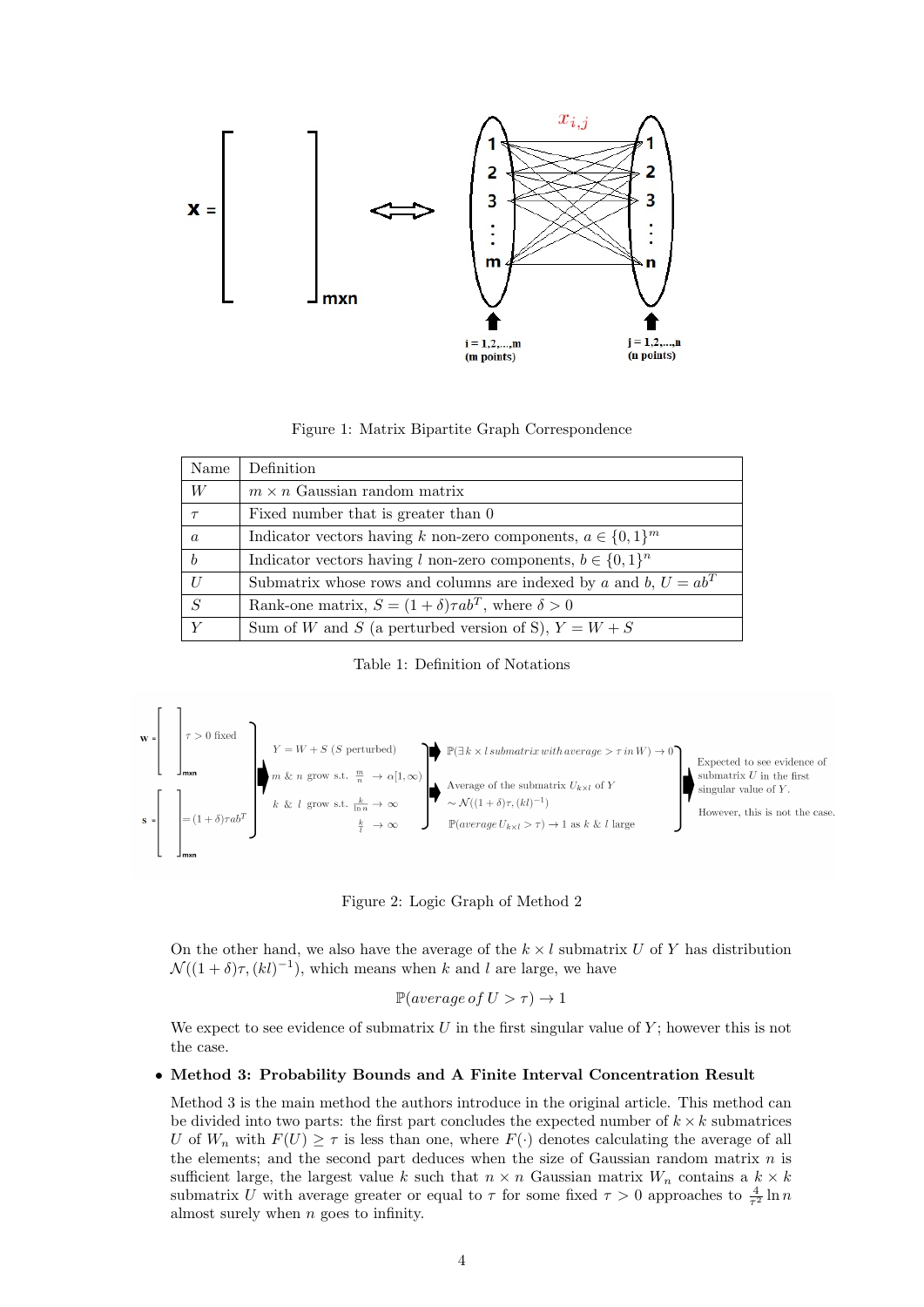We will study this method in detail in the next section.

## 3 Methodology

In this section, we review the paper written by Sun and Nobel (2013) and theoretically formalize the model to find the thresholds and bounds for large average submatrices following the same process of derivation of the original article.

## 3.1 Definition of Notations with Example Explanations

In this part of the section, we define the notions we will use later when deriving the theoretical result with example explanations.

•  $W = \{w_{i,j} : i, j \geq 1\}$ : Infinite array of independent  $N(0, 1)$  random variables.

Explanation: W has the form shown below

 $\lceil$  $\overline{\phantom{a}}$  $\overline{1}$  $\overline{1}$  $\overline{1}$  $\overline{1}$  $\overline{1}$  $\overline{1}$ 

| $w_{1,1}$ |                     |                               | $w_{1,2}$ $w_{1,3}$ $w_{1,4}$ $w_{1,5}$ |           |          |
|-----------|---------------------|-------------------------------|-----------------------------------------|-----------|----------|
| $w_{2,1}$ | $w_{2,2}$           | $w_{2,3}$                     | $w_{2,4}$                               | $w_{2,5}$ | $\cdots$ |
| $w_{3,1}$ |                     | $w_{3,2}$ $w_{3,3}$ $w_{3,4}$ |                                         | $w_{3,5}$ | $\cdots$ |
| $w_{4,1}$ | $w_{4,2}$ $w_{4,3}$ |                               | $w_{4,4}$                               | $w_{4,5}$ | $\cdots$ |
| $w_{5,1}$ | $w_{5,2}$           | $w_{5,3}$                     | $w_{5,4}$                               | $w_{5,5}$ | $\cdots$ |
|           |                     |                               |                                         |           |          |

where every  $w_{i,j}$  denotes i.i.d. random variable with distribution  $\mathcal{N}(0, 1)$ .

•  $W_n = \{w_{i,j} : 1 \leq i,j \leq n\}$ :  $n \times n$  Gaussian random matrix equal to upper left-hand corner of W.

**Example:**  $W_5$  has the form shown below:

| $w_{1,1}$ | $w_{1,2}$ | $w_{1,3}$ | $w_{1,4}$ | $w_{1,5}$ |
|-----------|-----------|-----------|-----------|-----------|
| $w_{2,1}$ | $w_{2,2}$ | $w_{2,3}$ | $w_{2,4}$ | $w_{2,5}$ |
| $w_{3,1}$ | $w_{3,2}$ | $w_{3,3}$ | $w_{3,4}$ | $w_{3,5}$ |
| $w_{4,1}$ | $w_{4,2}$ | $w_{4,3}$ | $w_{4,4}$ | $w_{4,5}$ |
| $w_{5,1}$ | $w_{5,2}$ | $w_{5,3}$ | $w_{5,4}$ | $w_{5,5}$ |

•  $U = \{w_{i,j} : i \in A, j \in B\}$ : submatrix of  $W_n$ , where  $A, B \subseteq \{1, 2, ..., n\}$ ; we write Cartesian product  $C = A \times B$ , and we can write  $U = W_n[C]$ .

**Example:** if  $A = \{1, 3\}, B = \{2, 4\}, \text{ then } U = W_n[\{1, 3\} \times \{2, 4\}]$  is

$$
\left[\begin{array}{cc}w_{1,2}&w_{1,4}\\w_{3,2}&w_{3,4}\end{array}\right]
$$

•  $F(U)$ : the average of submatrix U,

$$
F(U) = \frac{1}{|C|} \sum_{(i,j) \in C} w_{i,j} = \frac{1}{|A||B|} \sum_{i \in A, j \in B} w_{i,j}
$$

- $K_{\tau}(W_n)$ : the largest  $k \geq 0$  such that  $W_n$  contains a  $k \times k$  submatrix U with  $F(U) \geq \tau$  for fixed  $\tau > 0$  and  $n \geq 1$ .
- $\Gamma_k(n, \tau)$ , the number of  $k \times k$  submatrices in  $W_n$  with average  $\geq \tau$ :

$$
\Gamma_k(n,\tau) = \sum_{U \in S_k} \mathbf{1}_{F(U) \ge \tau}
$$

where  $S_k$  denotes all the  $k \times k$  submatrices of  $W_n$ .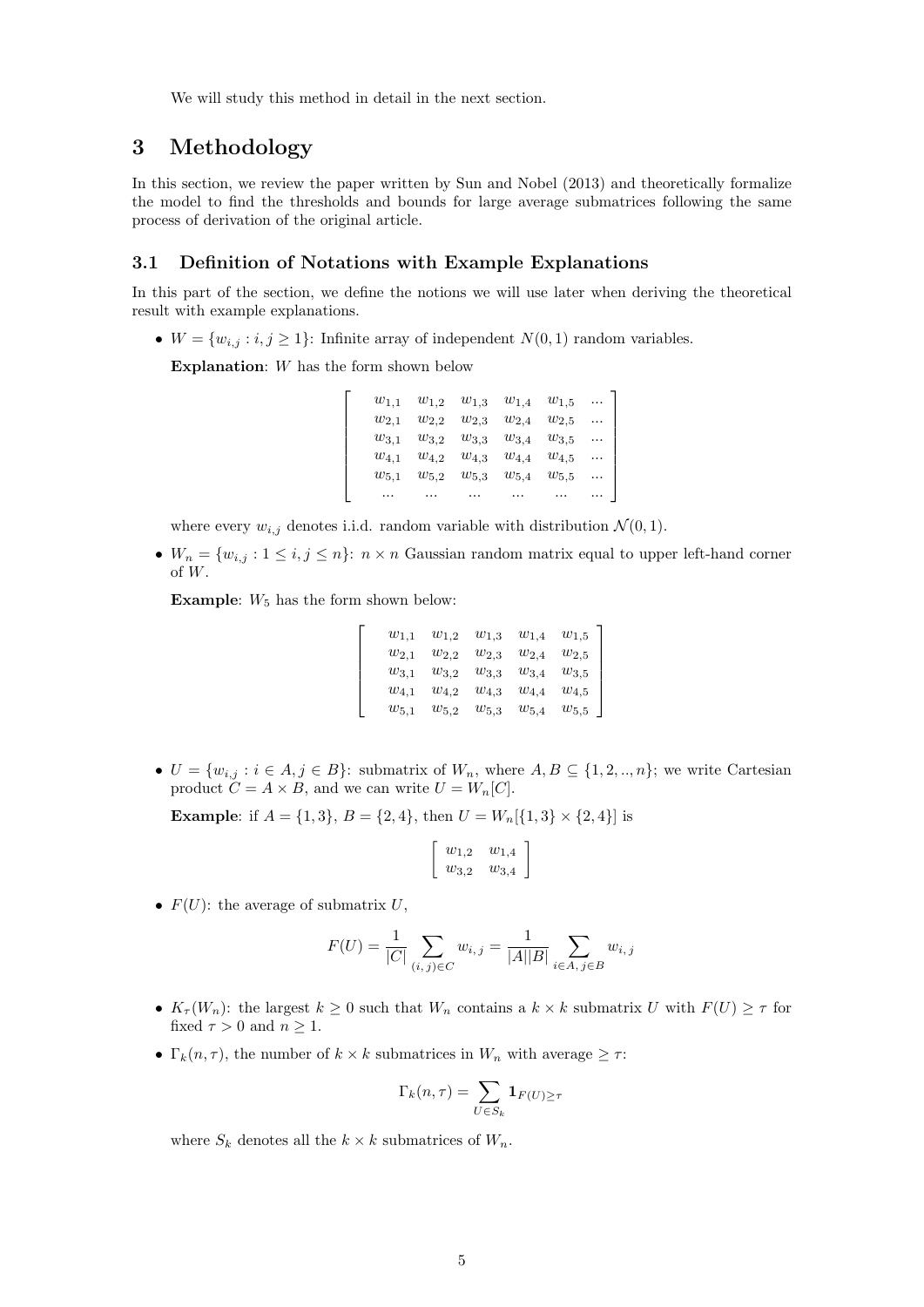## 3.2 Mathematical Derivation

In this derivation part of the section, we follow exactly the steps of the article written by Sun and Nobel (2013), but we include more detail to let the original paper reading-friendly to those who do not have a very concrete math background. The main idea of the deduction in this report is to find an upper and a lower bound of  $K_{\tau}(W_n)$ , and then after some manipulation, we obtain an almost sure limit behavior of  $K_{\tau}(W_n)$  by sending n, the dimension of Gaussian random matrix, to infinity.

First, we start from deducing there exists a special positive real value that is unique and when k is greater than such value, the expected number of  $k \times k$  submatrices U of  $W_n$  with  $F(U) \geq \tau$  is less than one.

Note that we have

$$
F(W_k \ge \tau) = 1 - \Phi(\tau k),
$$

where  $\Phi(\cdot)$  represents the normal cumulative distribution function (CDF).

*Proof.* Since for any  $i = 1, 2, ..., k^2$ , we have  $X_i \sim \mathcal{N}(0, 1)$ , and that

$$
\frac{\sum_{i=1}^{k^2}}{\sqrt{k^2}} \sim \mathcal{N}(0, 1).
$$

We have

$$
F(W_k) = \frac{\sum_{i=1}^{k^2}}{k^2} \sim \mathcal{N}(0, \frac{1}{k^2}).
$$

As a result, we have

$$
F(W_k \ge \tau) = \int_{\tau}^{\infty} \frac{1}{\sqrt{2\pi k^2}} e^{-\frac{x^2}{2\sigma^2}} dx
$$
  
= 
$$
\int_{\tau k}^{\infty} \frac{1}{\sqrt{2\pi}} e^{-\frac{t^2}{2}} dt
$$
  
= 
$$
1 - \int_{-\infty}^{\tau k} \frac{1}{\sqrt{2\pi}} e^{-\frac{t^2}{2}} dt
$$
  
= 
$$
1 - \Phi(\tau k).
$$

 $\Box$ 

Now, we are able to deduce an expression of the expected number of  $k \times k$  submatrices in  $W_n$  with average  $>$   $\tau$ 

$$
E\Gamma_k(n,\tau) = (total\ number\ of\ k \times k\ submatrices\ of\ W_n) \times
$$
  
\n
$$
(probability\ of\ the\ average\ of\ a\ k \times k\ submatrix \geq \tau)
$$
  
\n
$$
= |S_k| \mathbb{P}(F(W_k) \geq \tau)
$$
  
\n
$$
= \left(\begin{array}{c} n \\ k \end{array}\right)^2 (1 - \Phi(\tau k)).
$$

Using a standard bound on  $(1 - \Phi(\cdot))$ , i.e.,  $(1 - \Phi(\tau k)) \leq e^{-\frac{\tau^2 k^2}{2}}$  to get an upper bound,

$$
E\Gamma_k(n,\tau) \leq \left(\begin{array}{c} n \\ k \end{array}\right)^2 e^{-\frac{\tau^2 k^2}{2}}.
$$
\n(1)

By application a slight variation version of Stirling approximation,  $\sqrt{2\pi n}(\frac{n}{e})^n e^{\frac{1}{12n+1}} \leq n! \leq$  $\sqrt{2\pi n}(\frac{n}{e})^n e^{\frac{1}{12n}}$  (Maria, 1965), to represent the combination; and rewrite the upper bound. Equa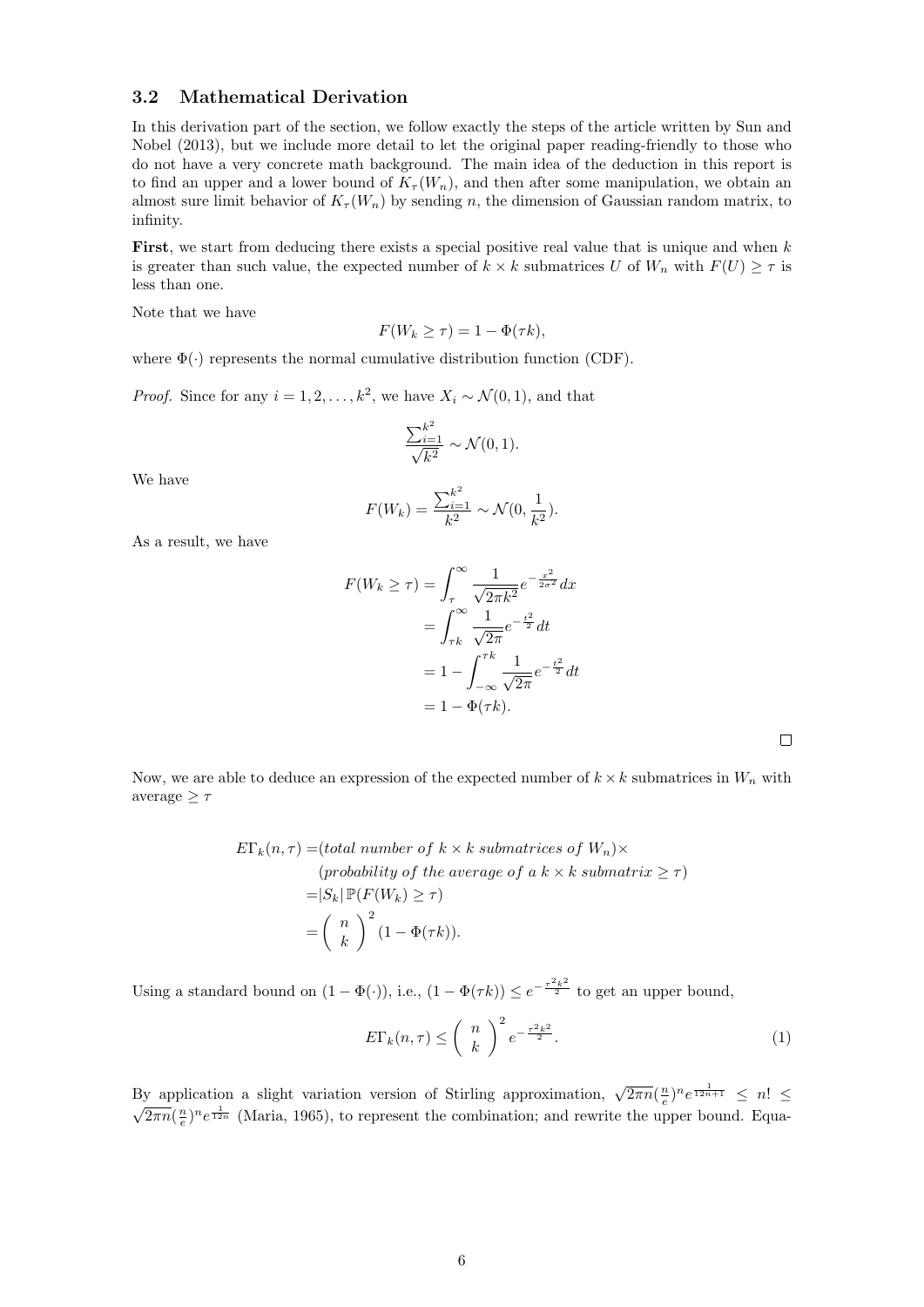tion (1) becomes

$$
E\Gamma_{k}(n,\tau) \leq \left(\frac{n}{k}\right)^{2} e^{-\frac{\tau^{2}k^{2}}{2}}
$$
  
\n
$$
\leq \left(\frac{\sqrt{2\pi k}(\frac{k}{e})^{k}e^{\frac{1}{12k+1}}\sqrt{2\pi(n-k)}(\frac{n-k}{e})^{n-k}e^{\frac{1}{12(n-k)+1}}}{\sqrt{2\pi(n-k)}(\frac{n-k}{e})^{n-k}e^{\frac{1}{12(n-k)+1}}}\right)^{2} e^{-\frac{\tau^{2}k^{2}}{2}}
$$
  
\n
$$
= \left(\frac{1}{\sqrt{2\pi}}\sqrt{\frac{n}{k(n-k)}}\frac{n^{n}}{k^{k}(n-k)^{n-k}}e^{(1-144k^{2}-144n^{2}+144nk-12n)}\right)^{2} e^{-\frac{\tau^{2}k^{2}}{2}}
$$
  
\n
$$
\leq \left(\frac{1}{\sqrt{2\pi}}n^{n+\frac{1}{2}}k^{-k-\frac{1}{2}}(n-k)^{-(n-k)-\frac{1}{2}}\right)^{2} e^{-\frac{\tau^{2}k^{2}}{2}}.
$$

where the last inequality is obtained from the fact that  $144nk - 144n^2 \leq 0$  as  $n \geq k$ ; and 1 –  $144k^2 - 12n \leq 0$  as  $n \geq 1, 1 \leq k \leq n$ . So we have  $e^{(1-144k-144n^2+144nk-12n)} \leq 1$  for any n and k positive.

We now define a new function named  $\phi_{n,\tau}(s)$ . And for  $s \in (0,n)$ , we have

$$
\phi_{n,\tau}(s) = \frac{1}{\sqrt{2\pi}} n^{n+\frac{1}{2}} s^{-s-\frac{1}{2}} (n-s)^{-(n-s)-\frac{1}{2}} e^{-\frac{\tau^2 s^2}{4}}.
$$

Then we have

$$
E\Gamma_k(n,\tau) \leq \left(\frac{1}{\sqrt{2\pi}}n^{n+\frac{1}{2}}k^{-k-\frac{1}{2}}(n-k)^{-(n-k)-\frac{1}{2}}\right)^2 e^{-\frac{\tau^2 k^2}{2}}
$$

$$
= \left(\frac{1}{\sqrt{2\pi}}n^{n+\frac{1}{2}}k^{-k-\frac{1}{2}}(n-k)^{-(n-k)-\frac{1}{2}}e^{-\frac{\tau^2 k^2}{4}}\right)^2
$$

$$
= 2\phi_{n,\tau}(k)^2.
$$
 (2)

We consider the positive real root,  $s(n, \tau)$ , of the equation

$$
\phi_{n,\tau}(s) = \frac{1}{\sqrt{2}}.
$$

Now we introduce an lemma saying that the root of equation  $\phi_{n,\tau}(s) = \frac{1}{\sqrt{s}}$  $\frac{1}{2}$  exists and is unique.

**Lemma 1.** Let  $\tau > 0$  be fixed. When n is sufficiently large, the equation  $\phi_{n,\tau}(s) = 1$  has a unique positive real root  $s(n, \tau)$ , and

$$
s(n,\tau) = \frac{4}{\tau^2} \ln n - \frac{4}{\tau^2} \ln \left( \frac{4}{\tau^2} \ln n \right) + \frac{4}{\tau^2} + o(1)
$$

where  $o(1) \rightarrow 0$  as  $n \rightarrow \infty$ .

#### Proof. (Proof of Lemma 1)

Let  $\tau > 0$  be fixed, and currently we have

$$
\phi_{n,\tau}(s) = \frac{1}{\sqrt{2\pi}} n^{n+\frac{1}{2}} s^{-s-\frac{1}{2}} (n-s)^{-(n-s)-\frac{1}{2}} e^{-\frac{\tau^2 s^2}{4}}.
$$

We multiply  $\sqrt{2}$  from both sides and then taking logarithms to both sides of the equation, we have

$$
\ln\left(\sqrt{2}\phi_{n,\tau}(s)\right) = -\frac{1}{2}\ln\pi + (n+\frac{1}{2})\ln n - (s+\frac{1}{2})\ln s - (n-s+\frac{1}{2})\ln n - s - \frac{\tau^2 s^2}{4}.
$$

Differentiating  $\ln(\sqrt{2}\phi_{n,\tau}(s))$  with respect to s yields

$$
\frac{\partial \ln\left(\sqrt{2}\phi_{n,\tau}(s)\right)}{\partial s} = \frac{1}{2(n-s)} + \ln(n-s) = \frac{1}{2s} - \ln s - \frac{s\tau^2}{2}.\tag{3}
$$

From the expression of Equation (3), we have it is negative when  $\frac{2 \ln n}{\tau^2} < s < \frac{4 \ln n}{\tau^2}$ . Now, we calculate the value of  $\ln \phi_{n,\tau}(s)$  for s outside such interval, and when  $0 < s \leq \frac{2 \ln n}{\tau^2}$ , we have

$$
\ln(\sqrt{2}\phi_{n,\tau}(s)) \ge s \left( \ln(n - \frac{2\ln n}{\tau^2}) - \frac{s\tau^2}{4} - \ln \ln n - \ln \frac{2}{\tau^2} \right) - \frac{\ln s}{2} - \frac{\ln \pi}{2},
$$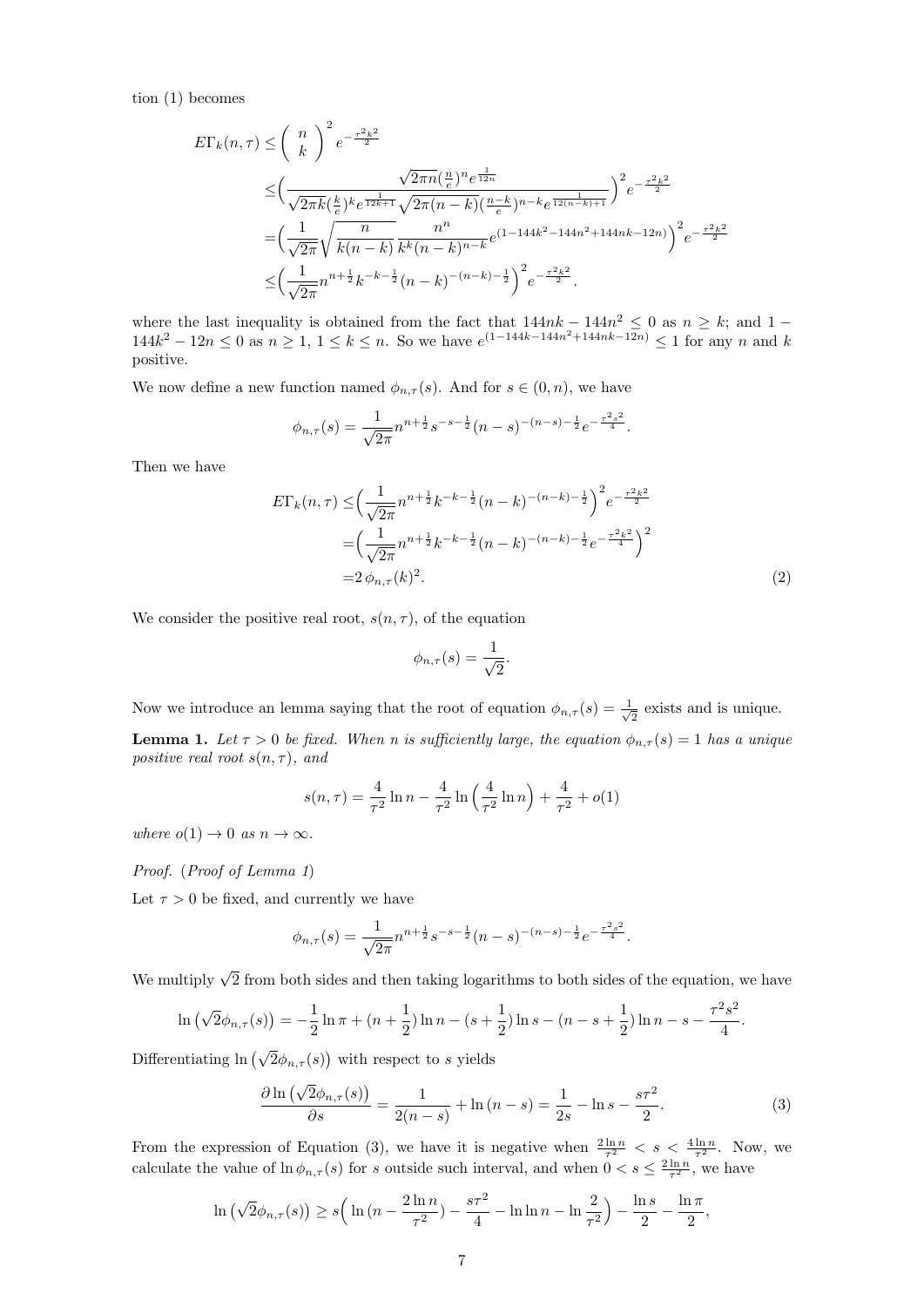which is positive when  $n$  is large enough.

We apply the expression of  $\ln(\sqrt{2}\phi_{n,\tau}(s))$  to find an upper bound

$$
\ln\left(\sqrt{2}\phi_{n,\tau}(s)\right) = -\frac{1}{2}\ln\pi + (n+\frac{1}{2})\ln n - (s+\frac{1}{2})\ln s - (n-s+\frac{1}{2})\ln n - s - \frac{\tau^2 s^2}{4}
$$
  
\n
$$
\leq (n+\frac{1}{2})\ln n - (s+\frac{1}{2})\ln s - (n-s+\frac{1}{2})\ln n - s - \frac{\tau^2 s^2}{4}
$$
  
\n
$$
= s\left(\ln\left(n-s\right) - \frac{s\tau^2}{4} - \ln s\right) - \frac{\ln s}{2} + (n+\frac{1}{2})\ln\frac{n}{n-s}.
$$

Then, we have the right-hand side of the inequality is negative when  $s > n - 2$ . We consider the cases  $s + 2 < n < \frac{\sin s}{2 \ln 2}$  and  $n \ge \frac{\sin s}{2 \ln 2}$ , and we can bound the  $(n + \frac{1}{2}) \ln \frac{n}{n-s}$  by  $\frac{s \ln s}{2} + \frac{\ln 2}{2}$  and  $2s + \frac{\ln 2}{2}$  respectively. Thus, we have for  $s < n - 2$ 

$$
\ln(\sqrt{2}\phi_{n,\tau}(s)) \le s\left(\ln(n-s) - \frac{s\tau^2}{4} - \ln s\right) - \frac{\ln s}{2} + 2s + \frac{s\ln s}{2} + \frac{\ln 2}{2}.
$$

Moreover, when  $\frac{4 \ln n}{\tau^2} \leq s < n-2$ , we have

$$
\ln(\sqrt{2}\phi_{n,\tau}(s)) \le s\left(2 - \frac{\ln s}{2}\right) - \frac{\ln s}{2} + \frac{\ln 2}{2} < 0,
$$

when n and s are large enough. Therefore, for large n, there exists a unique solution  $s(n, \tau)$  of the when *n* and *s* are large enough. Therefore<br>equation  $\sqrt{2}\phi_{n,\tau}(s) = 1$ , i.e.,  $\phi_{n,\tau}(s) = \frac{1}{\sqrt{2}}$  $\frac{1}{2}$  with  $\phi_{n,\tau}(s) \in \left(\frac{2\ln n}{\tau^2}, \frac{4\ln n}{\tau^2}\right)$ .

Taking the logarithms of both sides of the equation  $\sqrt{2}\phi_{n,\tau}(s) = 1$  and rearranging terms yields

$$
\left(\frac{1}{2} + n\right) \ln \frac{n}{n-s} - \left(s + \frac{1}{2}\right) \ln s + s \ln \left(n - s\right) - \frac{\tau^2 s^2}{4} = \frac{\ln \pi}{2}.
$$

Now we consider the case where s and  $\frac{n}{s}$  tend to infinity with n. Dividing both sides of last expression by s, we have

$$
\ln (n - s) - \frac{s\tau^2}{4} - \ln s = -1 + O(\frac{\ln s}{s}),
$$

which equals to

$$
\ln (n - s) - \ln n + \ln n - \frac{s\tau^2}{4} - \ln s + \ln \ln n - \ln \ln n = -1 + O(\frac{\ln s}{s}).
$$

After simplifying the equation, we have

$$
\ln n - \frac{s\tau^2}{4} - \ln \ln n = \ln \frac{s}{\ln n} - \ln \left( \frac{n - s}{n} \right) - 1 + O(\frac{\ln s}{s})
$$
 (4)

For each  $n \geq 1$ , we define  $R(n)$  via the equation

$$
s(n,\tau) = \frac{4 \ln n}{\tau^2} - \frac{4 \ln \ln n}{\tau^2} + R(n)
$$

Plugging the expression into Equation (4), we have

$$
R(n) = \frac{4}{\tau^2} (1 - \ln \frac{4}{\tau^2}) + o(1).
$$

Thus, we have

$$
s(n,\tau) = \frac{4}{\tau^2} \ln n - \frac{4}{\tau^2} \ln \left( \frac{4}{\tau^2} \ln n \right) + \frac{4}{\tau^2} + o(1)
$$

We have  $s(n, \tau)$  exists and is unique, combining that if a value  $k > s(n, \tau)$ , then  $\phi_{n,\tau}(k) < \frac{1}{\sqrt{k}}$  $\overline{2}$ and combining the upper bound (2), we have deduced

$$
E\Gamma_k(n,\tau) \le 2\,\phi_{n,\tau}(k)^2
$$

We are able to conclude that

$$
E\Gamma_k(n,\tau)\leq 1
$$

 $\Box$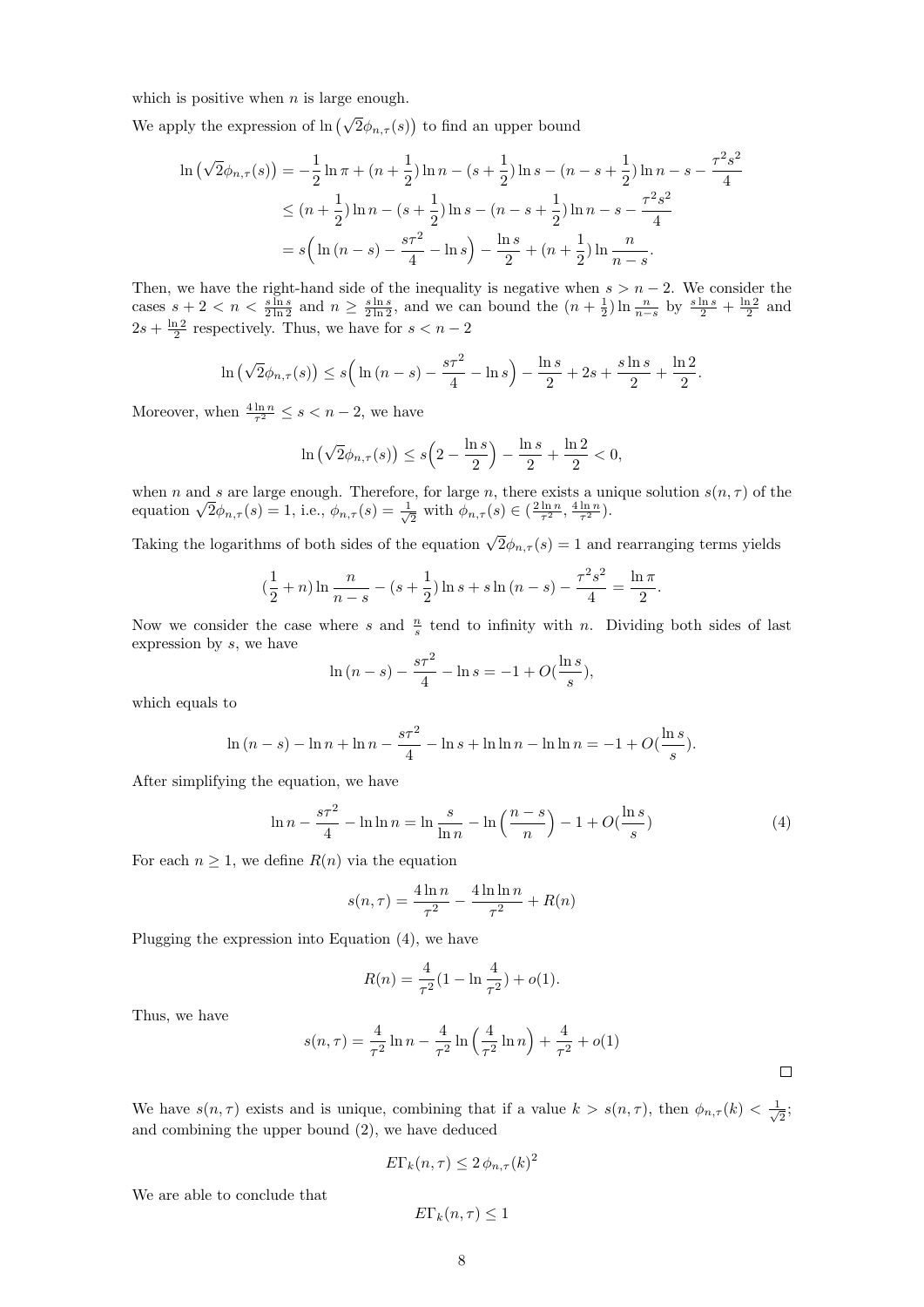which means the expected number of  $k \times k$  submatrices U of  $W_n$  with  $F(U) \geq \tau$  is less than one.

**Second**, we start to deduce when n is sufficient large, the largest value k such that  $n \times n$  Gaussian matrix  $W_n$  contains a  $k \times k$  submatrix U with average greater or equal to  $\tau$  for some fixed  $\tau > 0$ has almost surely upper and lower bound. We derive the conclusion by the following 2 steps:

#### • Step 1: Derive the upper bound

We introduce two necessary results (Sun and Nobel, 2013) to derive the upper bound:

**Proposition 1.** Let  $\tau > 0$  be fixed. When n is sufficiently large, we have

$$
\mathbb{P}(K_{\tau}(W_n) \ge s(n,\tau) + r) \le 2e^{\frac{2}{\tau^2}} n^{-2r} \left(\frac{4\ln n}{\tau^2}\right)^2
$$

for every  $r = 1, 2, \ldots, n$ .

Notice Proposition 1 shows that the probability of seeing large-average submatrices is small.

**Lemma 2.** (Borel-Cantelli I) If  $\sum_{n} \mathbb{P}(A_n) < \infty$ , then  $\mathbb{P}(A_n$  infinitely often) = 0.

An upper bound for  $K_{\tau}(W_n)$  containing  $s(n, \tau)$  can be obtained by applying Proposition 1 and Lemma 2 directly that

$$
K_{\tau}(W_n) \le \lceil s(n,\tau) \rceil + 1 \le s(n,\tau) + 2
$$

almost surely.

Proof. (Proof of upper bound)

Let  $\tau > 0$  be fixed and for every  $r = 1, 2, ..., n$ , we denote a set  $A_r$  by

$$
A_r = \{ K_\tau(W_n) \ge s(n, \tau) + r, K_\tau(W_n) \le s(n, \tau) + (r + 1) \}
$$

for  $n$  large enough.

Then, we have

$$
\bigcup_{r=1}^{\infty} A_r = \{ K_\tau(W_n) \ge s(n, \tau) + 1 \}.
$$

Since  $A_r$  is almost disjoint for  $r = 1, 2, \ldots, n$ , we have when n approaches to infinity, by Proposition 1

$$
\sum_{r=1}^{\infty} \mathbb{P}(A_r) = \mathbb{P}(\cup_{r=1}^{\infty} A_r) = \lim_{n \to \infty} 2e^{\frac{2}{r^2}} n^{-2r} \left(\frac{4 \ln n}{\tau^2}\right)^2 = 0.
$$

Then we have  $\mathbb{P}(A_r \text{ in finitely of } ten) = 0$ , and by Lemma 2, we have

$$
K_{\tau}(W_n) \le \lceil s(n,\tau) \rceil + 1 \le s(n,\tau) + 2
$$

almost surely.

#### • Step 2: Derive the lower bound

We first introduce a result derived by Sun and Nobel (2013) which we will use when derive the lower bound of  $K_\tau(W_n)$ :

**Lemma 3.** Let  $\tau > 0$  be fixed. When k is sufficiently large, for every integer n satisfying the condition

$$
k \le \frac{4}{\tau^2} \ln n - \frac{4}{\tau^2} \ln \left( \frac{4}{\tau^2} \ln n \right) - \frac{12 \ln 2}{\tau^2}
$$
 (5)

we have the bound

$$
\frac{Var\Gamma_k(n,\tau)}{(E\Gamma_k(n,\tau))^2} \le k^{-2}
$$

Proof. (Sketch proof of Lemma 3)

First we find an upper bound for  $\frac{Var \Gamma_k(\tau,n)}{(E \Gamma_k(\tau,n))^2}$ .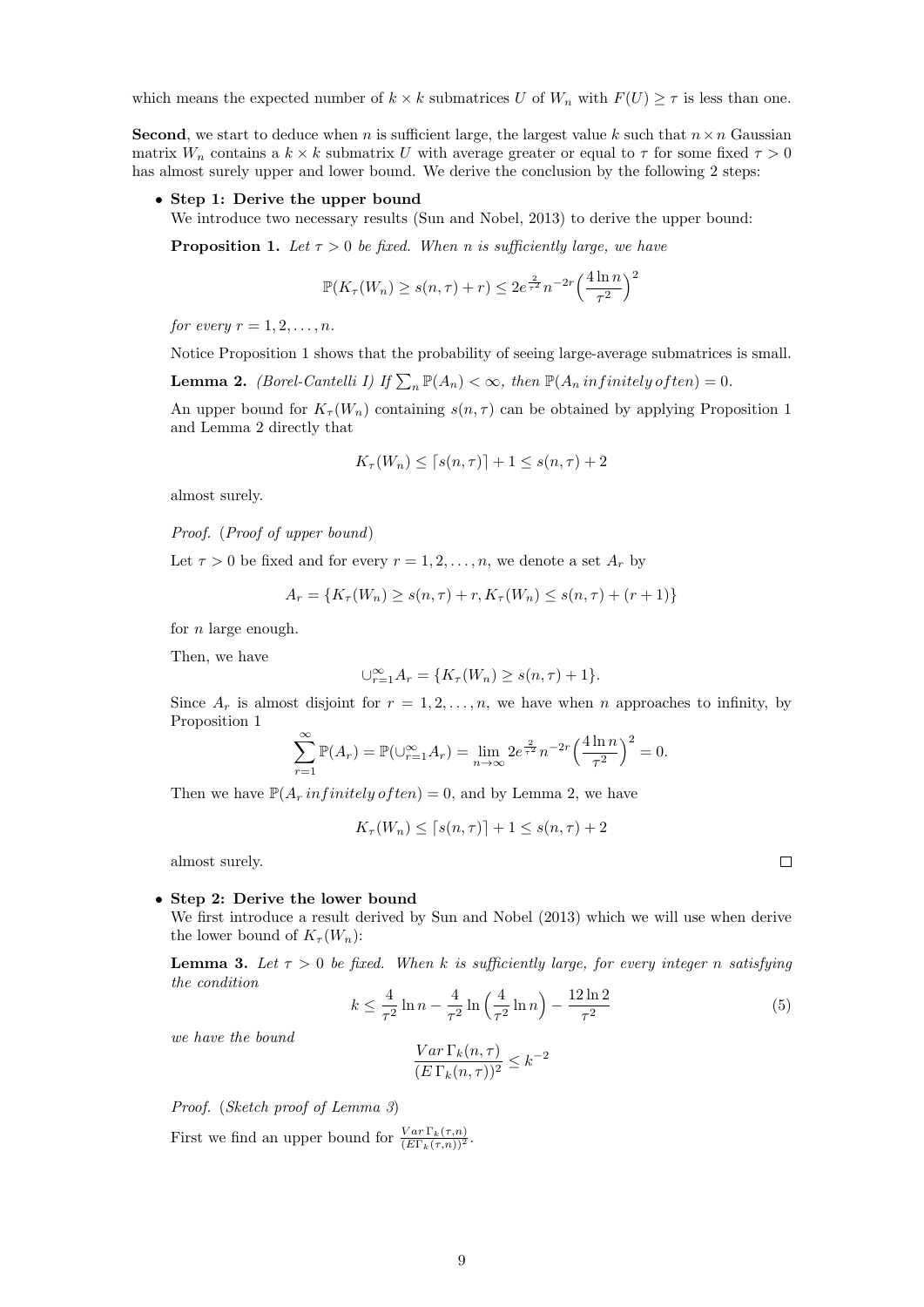**Lemma 4.** Fix  $\tau > 0$ . There exist integers  $n_0, k_0 \geq 1$  and a positive constant C depending on  $\tau$  but independent of k and n, such that for any  $n \geq n_0$  and any  $k \geq k_0$ , we have

$$
\frac{Var\Gamma_k(\tau,n)}{(E\Gamma_k(\tau,n))^2} \le Ck^4 \sum_{l=1}^k \sum_{r=1}^k \frac{\binom{k}{l}\binom{n-k}{k-l}}{\binom{n}{k}} \frac{\binom{k}{r}\binom{n-k}{k-r}}{\binom{n}{k}} \exp\left\{\frac{rl\tau^2}{2}(1+\frac{k^2-rl}{k^2+rl})\right\}
$$

Proof. (Sketch proof of Lemma 4)

Note that we have

$$
Var\Gamma_k(n,\tau) = E\Gamma_k^2(n,\tau) - (E\Gamma_k(n,\tau))^2
$$

where we are able to derive that

$$
E\Gamma_k(n,\tau) = \sum_{U \in S_k} \mathbb{P}(F(U) > \tau) = {n \choose k}^2 (1 - \Phi(k\tau)).
$$

For  $1 \leq r, l \leq k$ , we define

$$
G(r, l) = \mathbb{P}(F(U) > \tau \text{ and } F(V) > \tau)
$$

where U and V are two fixed  $k \times k$  submatrices of W having r rows and l solumns in commom, then we have

$$
E\Gamma_k^2(n,\tau) = \sum_{r=0}^k \sum_{l=0}^k {n \choose k}^2 {k \choose r} {n-k \choose k-r} {k \choose l} {n-k \choose k-l} G(r,l)
$$

Thus, we have an upper bound of  $\frac{Var \Gamma_k(\tau,n)}{(E \Gamma_k(\tau,n))^2}$ , which is

$$
\frac{Var\Gamma_k(\tau,n)}{(E\Gamma_k(\tau,n))^2} \le \sum_{r=0}^k \sum_{l=0}^k \frac{\binom{k}{l}\binom{n-k}{k-l}}{\binom{n}{k}} \frac{\binom{k}{r}\binom{n-k}{k-r}}{\binom{n}{k}} \left[\frac{G(r,l)}{(1-\Phi(k\tau))^2} - 1\right]
$$

Then we can find an upper bound of  $\frac{G(r,l)}{(1-\Phi(k\tau))^2} - 1$ , i.e., there exists a positive constant C depends on  $\tau$  but not on k and n such that

$$
\frac{G(r,l)}{(1-\Phi(k\tau))^2} - 1 \le Ck^4 \exp\left\{\frac{rl\tau^2}{2}(1 + \frac{k^2 - rl}{k^2 + rl})\right\}
$$

Then, after having derived Lemma 4, to prove Lemma 3, it suffices for us to show when  $n$ satisfies the condition inequality (5), we have

$$
k^4 \sum_{l=1}^k \sum_{r=1}^k \frac{\binom{k}{l}\binom{n-k}{k-l}}{\binom{n}{k}} \frac{\binom{k}{r}\binom{n-k}{k-r}}{\binom{n}{k}} \exp\left\{\frac{rl\tau^2}{2}(1+\frac{k^2-rl}{k^2+rl})\right\} \le k^{-2} \tag{6}
$$

Therefore, to prove Inequality (6), we can show that each term in the sum is less than  $k^{-8}$ . We derive the following four inequalities, which are

– Inequality 1:

$$
\frac{\binom{k}{l}\binom{n-k}{k-l}}{\binom{n}{k}} \le \frac{\binom{k}{l}k^l(n-k)^{k-l}}{(n-k)^k} = \binom{k}{l}k^l(n-k)^{-l}
$$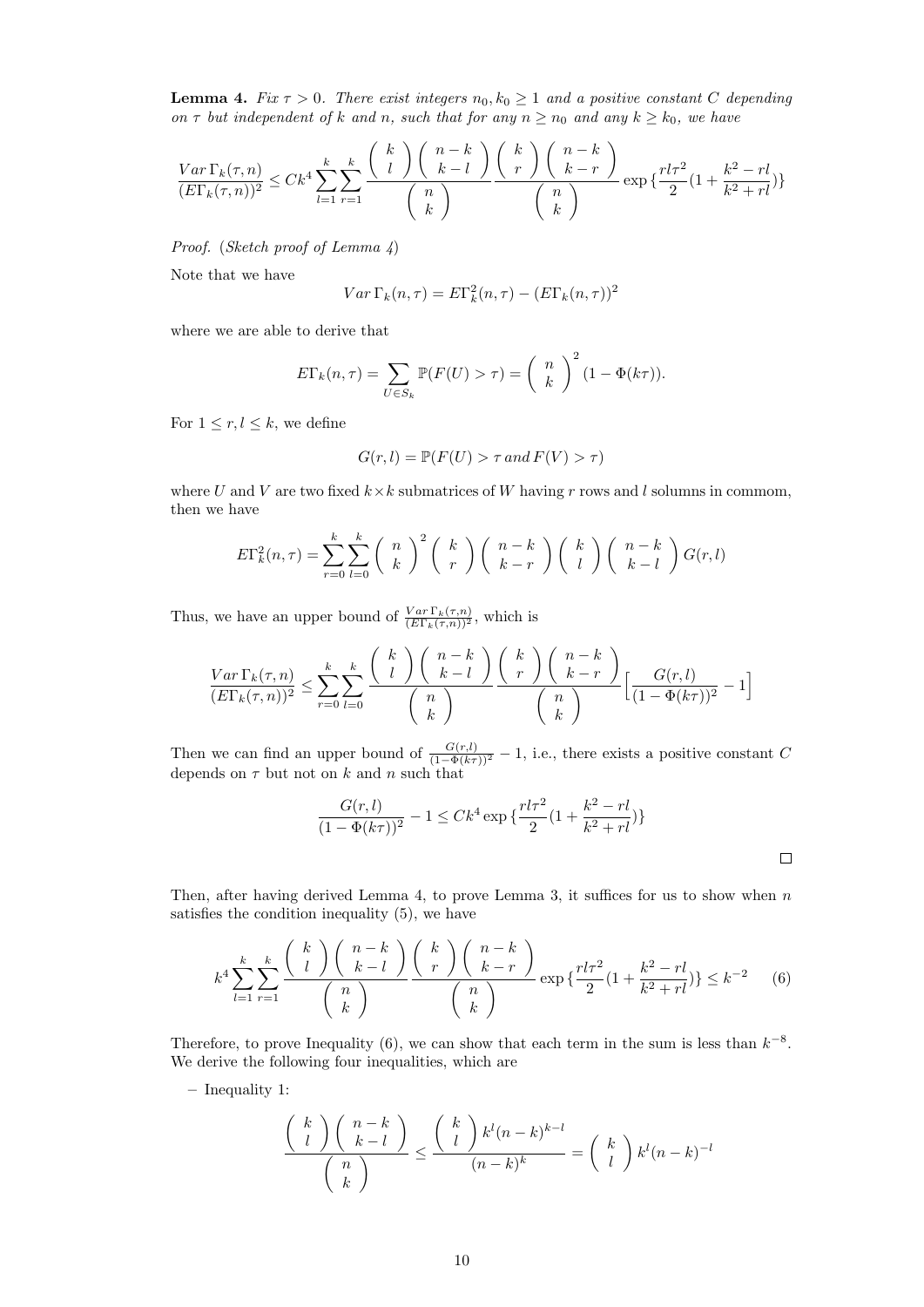– Inequality 2:

$$
\frac{\binom{k}{l}\binom{n-k}{k-l}}{\binom{n}{k}} \frac{\binom{k}{r}\binom{n-k}{k-r}}{\binom{n}{k}} \le C\binom{k}{r}\binom{k}{l}k^{r+l}n^{-(r+l)}
$$

– Inequality 3:

$$
n^{-(r+l)} \exp \left\{ \frac{rl\tau^2}{2} (1 + \frac{k^2 - rl}{k^2 + rl}) \right\}
$$
  
 
$$
\leq \left(\frac{4\ln n}{\tau^2}\right)^{-(r+l)} \exp \left\{-3(r+l)\ln 2\right\} \exp \left\{\frac{\tau^2}{2} \left(\frac{2k^2rl}{k^2 + rl} - \frac{k(r+l)}{2}\right) \right\}
$$

– Inequality 4:

$$
\binom{k}{r} \binom{k}{l} e^{-3(r+l)\ln 2} \exp\left\{\frac{\tau^2}{2} \left(\frac{2k^2rl}{k^2+rl} - \frac{k(r+l)}{2}\right)\right\} \le k^{-8}.
$$

Finally, combining these four inequalities together, we have each term in the sum is less than  $k^{-8}$ , which completes the proof of Lemma 3.

 $\Box$ 

By Lemma 3, with the help of Borel-Cantelli Lemma and Chebyshev's inequality, we obtain an almost sure lower bound of  $K_{\tau}(W_n)$ , which is

$$
K_{\tau}(W_n) \ge s(n,\tau) - \frac{4}{\tau^2} - \frac{12\ln 2}{\tau^2} - 4.
$$

**Third**, we derive the almost sure limit behavior of  $K_\tau(W_n)$ . By the previous two steps, we have our almost sure asymptotic upper and lower bound of the random variable  $K_{\tau}(W_n)$  illustrated in the following theorem.

**Theorem 1.** Let  $W_n, n \geq 1$ , be Gaussian random matrices derived from an infinite array W, and let  $\tau > 0$  be fixed. When n is sufficiently large,

$$
s(n,\tau) - \frac{4}{\tau^2} - \frac{12\ln 2}{\tau^2} - 4 \le K_\tau(W_n) \le s(n,\tau) + 2
$$

almost surely.

Now, we are able to derive the conclusion easily by sandwiching shown below.

Divide the conclusion in Theorem 1 by  $\frac{4}{\tau^2} \ln n$ , we obtain

$$
\frac{s(n,\tau)-\frac{4}{\tau^2}-\frac{12\ln 2}{\tau^2}-4}{\frac{4}{\tau^2}\ln n}\leq \frac{K_\tau(W_n)}{\frac{4}{\tau^2}\ln n}\leq \frac{s(n,\tau)+2}{\frac{4}{\tau^2}\ln n}
$$

Substitute the expression of  $s(n, \tau)$  that we derived in Lemma 1, the almost sure lower bound is

$$
lower\ bound = \frac{\frac{4}{\tau^2} \ln n - \frac{4}{\tau^2} \ln \left(\frac{4}{\tau^2} \ln n\right) - \frac{12 \ln 2}{\tau^2} - 4 + o(1)
$$

$$
= 1 - \frac{\ln \left(\frac{4}{\tau^2} \ln n\right)}{\ln n} - \frac{3 \ln 2}{\ln n} - \frac{\tau^2}{\ln n} + \frac{\tau^2 o(1)}{4 \ln n}
$$

$$
\to 1
$$

as  $n \to \infty$ .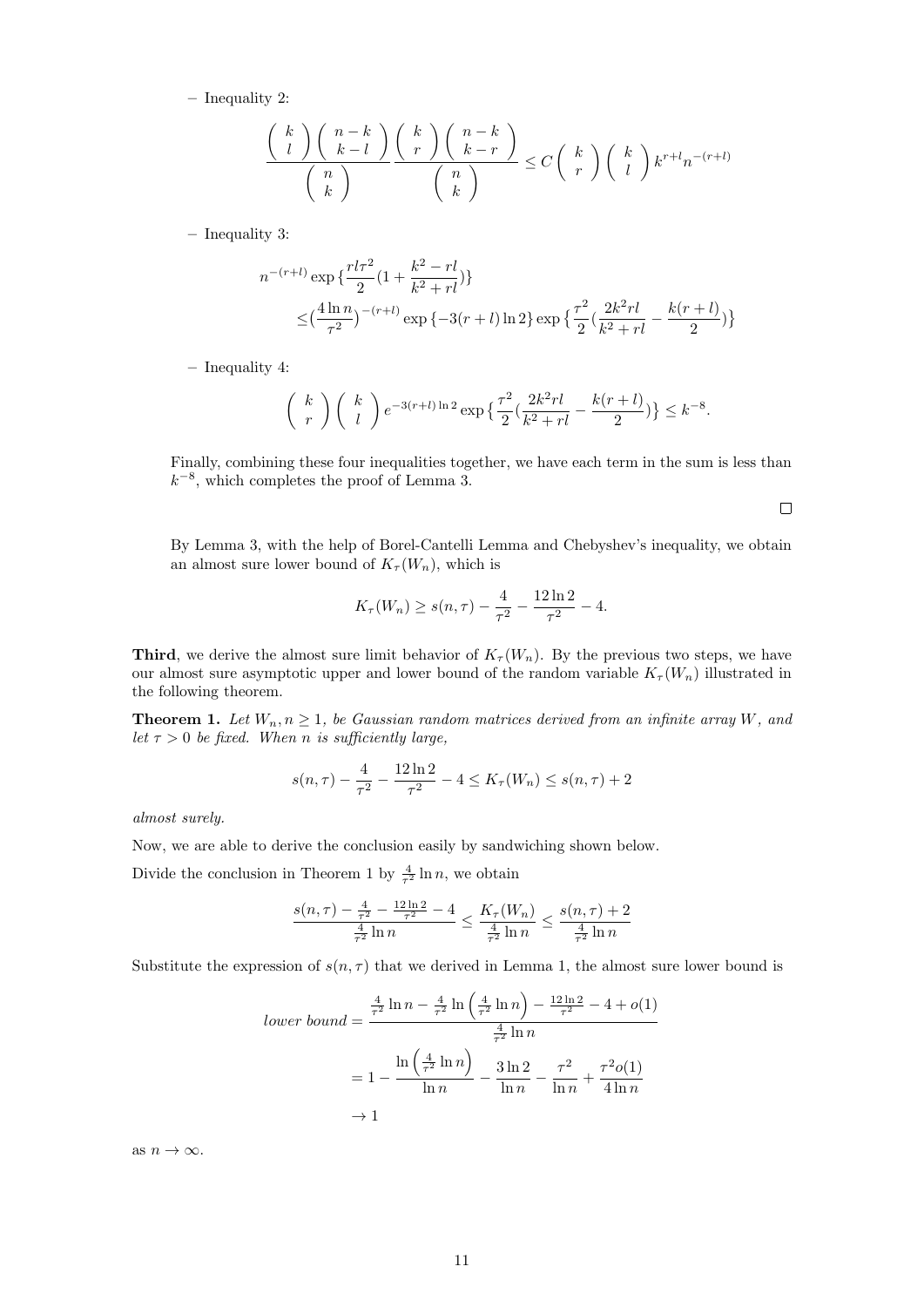Similarly, the almost sure upper bound is

$$
upper\ bound = \frac{\frac{4}{\tau^2} \ln n - \frac{4}{\tau^2} \ln \left(\frac{4}{\tau^2} \ln n\right) + \frac{4}{\tau^2} + 2 + o(1)}{\frac{4}{\tau^2} \ln n}
$$
  
= 1 -  $\frac{\ln \left(\frac{4}{\tau^2} \ln n\right)}{\ln n} + \frac{1}{\ln n} + \frac{\tau^2}{2 \ln n} + \frac{\tau^2 o(1)}{4 \ln n}$   
→ 1

when  $n \to \infty$ .

By sandwiching, we have

$$
\frac{K_{\tau}(W_n)}{\frac{4}{\tau^2}\ln n}\to 1
$$

almost surely as  $n \to \infty$ .

So when n is sufficient large, the largest value k such that  $n \times n$  Gaussian matrix  $W_n$  contains a  $k \times k$  submatrix U with average greater or equal to  $\tau$  for some fixed  $\tau > 0$  approaches to  $\frac{4}{\tau^2} \ln n$ almost surely.

## 4 Numerical Evaluation

In this section, we introduce our original algorithm to find the largest size of square submatrices with average greater than a positive fixed number  $\tau$  in a Gaussian random matrix. The algorithm is described in the first part of this section; and the numerical results is described in the second part of this section.

#### 4.1 Algorithm

#### Algorithem 1. Large-Average Submatrix Threshold Searcher

- 1. Input an  $n \times n$  dimensional Gaussian random matrix named  $W_n$ , and a fixed positive value named  $\tau$ :
- 2. Rearrange columns of matrix  $W_n$  such that the column with largest sum is placed on the first column, till the column with smallest sum becomes the last column of the matrix, and do the same for the rows of matrix  $W_n$ . We denote the new matrix as  $W_n^{new}$ ,
- 3. Initialize  $i = 0$ , i denotes the current dimension of submatrix;
- 4. Start to check submatrix with dimension  $i = i + 1$ :

We evaluate whether the average of i dimensional principal minor of  $W_n^{new}$  is greater than  $\tau$ :

- If True, go to Step  $\lambda$ :
- If False, go to Step 5;
- 5. Find the  $i \times i$  dimensional submatrix which contains the most largest i elements of  $W_n^{new}$ , and evaluate whether the average of such submatrix is greater than  $\tau$ :
	- If True, go to Step  $\lambda$ ;
	- If False, go to Step 6;
- 6. Enumerate all the  $i \times i$  submatrices of  $W_n^{new}$ , and evaluate whether the average of each submatrix is greater than  $\tau$ :
	- If one submatrix has average greater than  $\tau$ , then stop enumerating and go to Step 4:
	- If no submatrix has average greater than  $\tau$ , then output i–1 to be the largest dimension of submatrices that have average greater than  $\tau$ .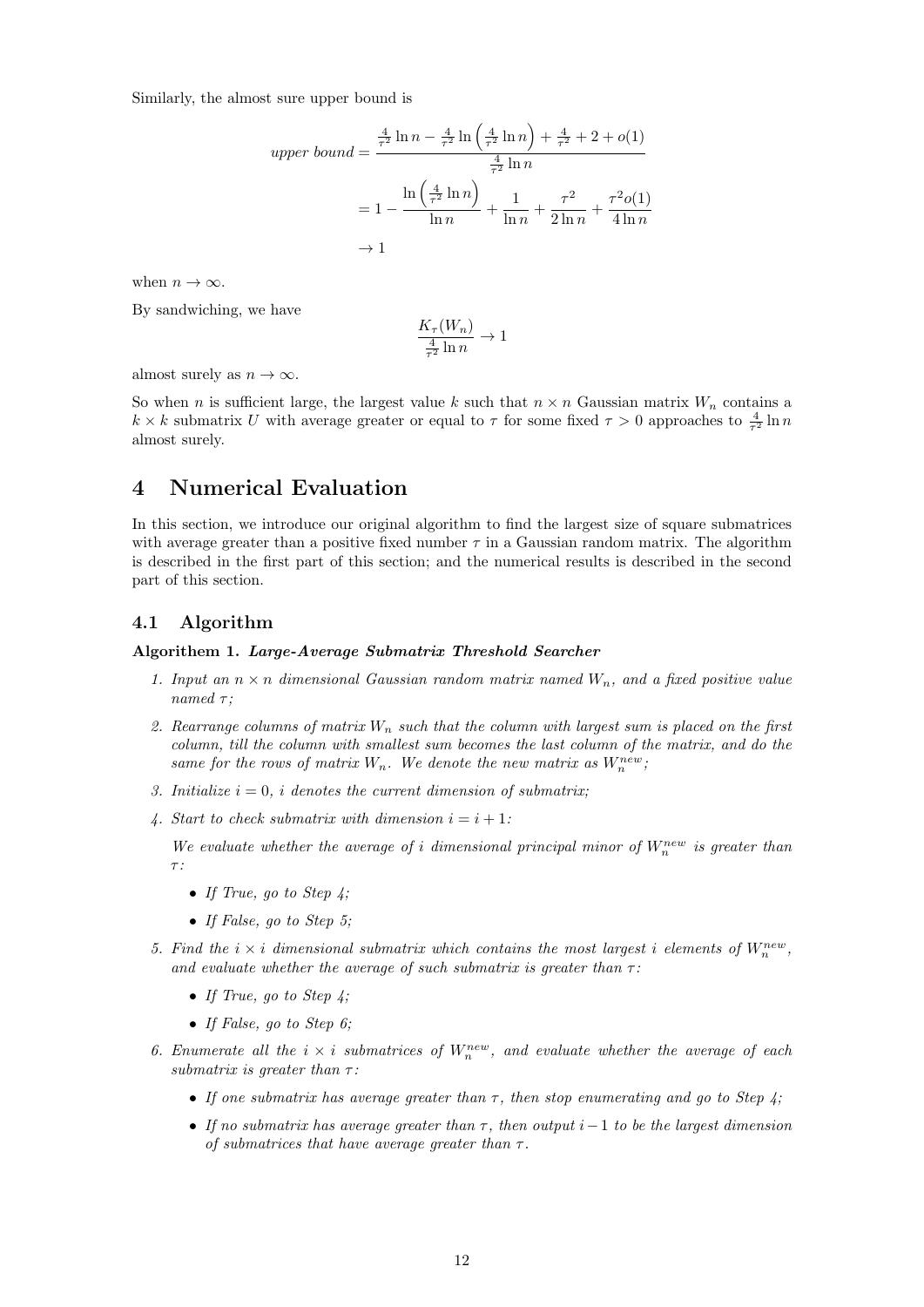## 4.2 Numerical Results

To examine the relation between largest size of submatrices with average greater than a certain fixed positive number in an Gaussian random matrix and the dimension of the Gaussian random matrix, we evaluate the largest size of the submatrices with average greater than fixed value  $\tau$  being 0.5, 1, 1, 5, 2, 2, 5, 3, when dimension n varies from 3 to 15. For each  $\tau$  and each n, we calculate the threshold for 100 times and evaluate the mean of the 100 values of the thresholds. The results are presented in the following table:

| Fixed value $\tau$ | Dimension and Corresponding Result |                |                |        |                |        |                |
|--------------------|------------------------------------|----------------|----------------|--------|----------------|--------|----------------|
| Dimension          | 3                                  | $\overline{4}$ | 5              | 6      | $\overline{7}$ | 8      | 9              |
| $\tau = 0.5$       | 1.5500                             | 2.2400         | 2.9900         | 3.3500 | 3.9600         | 4.3200 | 4.9400         |
| Dimension          | 10                                 | 11             | 12             | 13     | 14             | 15     |                |
| $\tau = 0.5$       | 5.2400                             | 5.8100         | 6.1900         | 6.5200 | 7.0300         | 7.4500 |                |
| Dimension          | 3                                  | 4              | $\overline{5}$ | 6      | $\overline{7}$ | 8      | 9              |
| $\tau = 1.0$       | 0.9000                             | 1.4300         | 1.6300         | 1.9500 | 2.1200         | 2.4300 | 2.6400         |
| Dimension          | 10                                 | 11             | 12             | 13     | 14             | 15     |                |
| $\tau=1.0$         | 2.8200                             | 3.1200         | 3.3000         | 3.5800 | 3.7300         | 3.8300 |                |
| Dimension          | 3                                  | $\overline{4}$ | 5              | 6      | $\overline{7}$ | 8      | 9              |
| $\tau = 1.5$       | 0.4300                             | 0.6700         | 1.0000         | 1.0000 | 1.2100         | 1.3300 | 1.5200         |
| Dimension          | 10                                 | 11             | 12             | 13     | 14             | 15     |                |
| $\tau = 1.5$       | 1.6400                             | 1.8400         | 1.9400         | 2.0400 | 2.0500         | 2.1800 |                |
| Dimension          | 3                                  | $\overline{4}$ | $\overline{5}$ | 6      | $\overline{7}$ | 8      | $9\phantom{.}$ |
| $\tau = 2.0$       | 0.1400                             | 0.3300         | 0.4900         | 0.6100 | 0.6900         | 0.8300 | 0.9300         |
| Dimension          | 10                                 | 11             | 12             | 13     | 14             | 15     |                |
| $\tau=2.0$         | 0.9300                             | 1.0200         | 1.0500         | 1.1500 | 1.2100         | 1.2000 |                |
| Dimension          | 3                                  | $\overline{4}$ | 5              | 6      | $\overline{7}$ | 8      | 9              |
| $\tau = 2.5$       | 0.0300                             | 0.0900         | 0.1100         | 0.2600 | 0.2400         | 0.2900 | 0.4400         |
| Dimension          | 10                                 | 11             | 12             | 13     | 14             | 15     |                |
| $\tau = 2.5$       | 0.4400                             | 0.4600         | 0.6600         | 0.6400 | 0.7700         | 0.7300 |                |
| Dimension          | 3                                  | $\overline{4}$ | $\overline{5}$ | 6      | $\overline{7}$ | 8      | $9\phantom{.}$ |
| $\tau=3.0$         | 0.0300                             | 0.0200         | 0.1000         | 0.0300 | 0.0700         | 0.1000 | 0.0900         |
| Dimension          | 10                                 | 11             | 12             | 13     | 14             | 15     |                |
| $\tau = 3.0$       | 0.1100                             | 0.1600         | 0.2200         | 0.1600 | 0.2100         | 0.3300 |                |

Table 2: Results of  $\tau = 0.5, 1, 1.5, 2, 2.5$  in Different Dimensions

## 5 Discussion

In this section, we integrate the theoretical result and numerical result and examine their consistency. We calculate the numerical result and theoretical result respectively when  $\tau$  equals to  $0.5, 1.0, 1.5, 2.0, 2.5, 3.0$  and n varies from 3 to 15 with the application of the algorithm presented in Section 4 part 4.1 and the theoretical we derived before in Section 3, that when  $n$  is sufficient large, the largest value k such that  $n \times n$  Gaussian matrix  $W_n$  contains a  $k \times k$  submatrix U with average greater or equal to  $\tau$  for some fixed  $\tau > 0$  approaches to  $\frac{4}{\tau^2} \ln n$  almost surely. The results are shown in Figure 3 to Figure 8

As we may observed from the graphs, the theoretical results are observed much larger than the numerical results; and for each graph, when  $\tau$  taking different values, the difference between theoretical results and numerical results become increasingly large. This phenomena may undermine our conclusion deduced in Section 3 that  $\frac{K_{\tau}(W_n)}{\frac{4}{T} \ln n} \to 1$  almost surely; and we post our analysis to this inconsistency in the following two points:

• Impact from The Mistake Made in the Original Article

In the original article written by Sun and Nobel (2013), the authors derived the upper bound for the expected value of  $\Gamma_k(n, \tau)$ , the number of  $k \times k$  submatrices in  $W_n$  having an average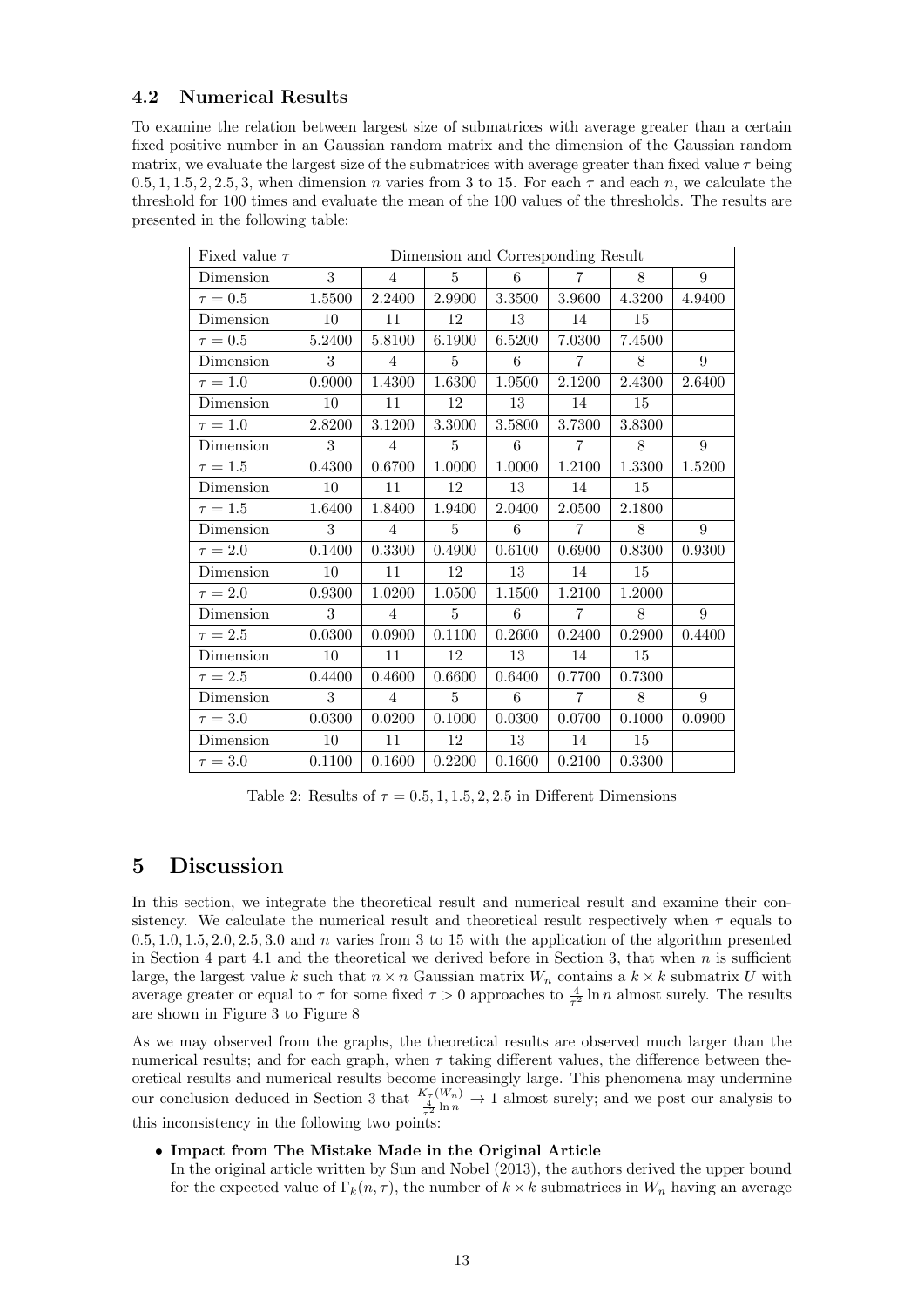

greater than or equal to  $\tau$ , to be

$$
E\Gamma_k(n,\tau) \le 2\,\phi_{n,\tau}(k)^2
$$

After the derivation of the upper bound for  $E\Gamma_k(n, \tau)$ , the authors present a lemma showing the existence and uniqueness of the positive real of the equation  $\phi_{n,\tau}(s) = 1$ .

The problem occurs when the authors conclude that "for values of k greater than  $s(s, \tau)$ , the expected number of  $k \times k$  submatrices U of  $W_n$  with  $F(U) \geq \tau$  is less than one". Actually, when k greater than  $s(s, \tau)$ , we have  $\phi_{n,\tau}(s) \leq 1$ ; and hence we obtain

$$
E\Gamma_k(n,\tau) \le 2\,\phi_{n,\tau}(k)^2 \le 2
$$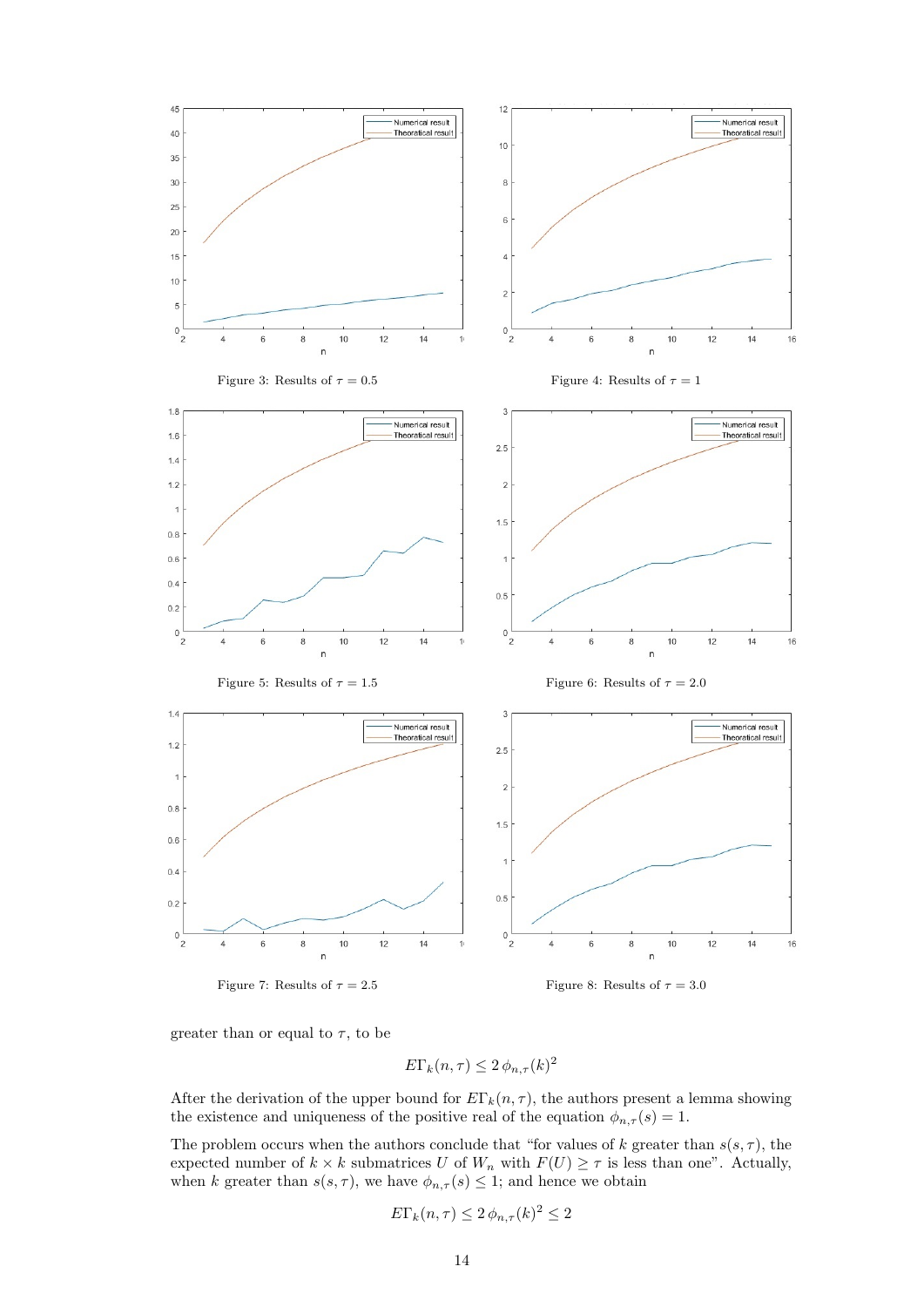Therefore, the correct conclusion is that for values of k greater than  $s(s, \tau)$ , the expected number of  $k \times k$  submatrices U of  $W_n$  with  $F(U) \geq \tau$  is less than two instead of one. In other words, we should find the positive real root of equation  $\phi_{n,\tau}(s) = \frac{1}{\sqrt{s}}$  $\frac{1}{2}$  to ensure  $E\Gamma_k(n,\tau) \leq 1$ .

Although we have corrected the lemma in the original article with our refined proof (see Lemma 1), we still cited the Proposition 1 and Lemma 3 which are based on the wrong version of Lemma 1 in the original article. Therefore, we are still not clear whether the wrong version of Lemma 1 will affect our almost sure upper and lower bound, and furthermore, affect the limit behavior of our size threshold.

### • The Small Value of Dimensions in Numerical Approach

Due to the computational restriction, our algorithm is only efficient when the dimensions of Gaussian random matrix are relatively small, i.e.,  $n \leq 15$ . Moreover, since the question of finding the largest threshold of the size of submatices with average greater than a certain positive fixed number is itself a NP-complete question, we are only able to use enumeration or enumeration-like algorithm such as our algorithm raised in Section 4, which is a slightly optimized enumeration algorithm. This kind of question is computation expensive and we will never obtain the results when n is large, especially when  $\tau$  is also relative small. However, our conclusion from theoretical deduction says that when the dimension  $n$  approaching to infinity, the  $K_{\tau}(W_n)$  shows the pattern approaching to  $\frac{4}{\tau^2} \ln n$  almost surely. Our numerical result only evaluates  $3 \leq n \leq 15$ , which is far from infinity, and maybe when n is at such range, the value of threshold does not show any convergence.

## 6 Conclusion

In conclusion, we summarize our original work for this project in the first part; and we conclude our main results and propose some future work to this project in the second part.

### 6.1 Original Work

In this project, we analyze the maximal threshold of large-average submatices in a Gaussian random matrix mainly based on the article written by Sun and Nobel (2013) with three points of our original work listing in the following:

- We add more detail to some part of the proof and deduction when deriving the limit behavior theoretically so that the article is more reading-friendly. Moreover, we refine the proof of Lemma 1, which has a mistake that may undermine the theoretical analysis in the original article.
- We design the optimized enumeration algorithm "Large-Average Submatrix Threshold Searcher" to search the largest size of submatrices from Gaussian random matrix.
- We compare the numerical results by applying our original algorithm and theoretical results from the article written by Sun and Nobel (2013); and we present two explanations for the inconsistency of the results from different perspectives.

### 6.2 Conclusion and Future Work

In this report, based on the article "On the Maximal Size of Large-Average and ANOVA-Fit Submatirces in a Gaussian Random Matrix" by Sun and Nobel, we reformulate the model of finding the largest size of submatrices with average more than a fixed positive number in the Gaussian random matrix following the same process as the original article with more details to make it more smooth to read in terms of those without a very solid mathematical background. Moreover, we also propose our self-designed optimized enumeration algorithm to search the largest thresholds. We compare our numerical results and the theoretical results presented on the original article and find appearance of inconsistency of two different approaches; and we propose our own analysis for the inconsistency from both the theoretical perspective that the typo made by authors of original article has a relatively huge impact on the process of derivation of the later parts and eventually affect the conclusion, and the numerical perspective that the computational restriction limits the dimension of Gaussian random matrix we are able to examine, resulting in the dimensions not large enough to reach the critical value of convergence.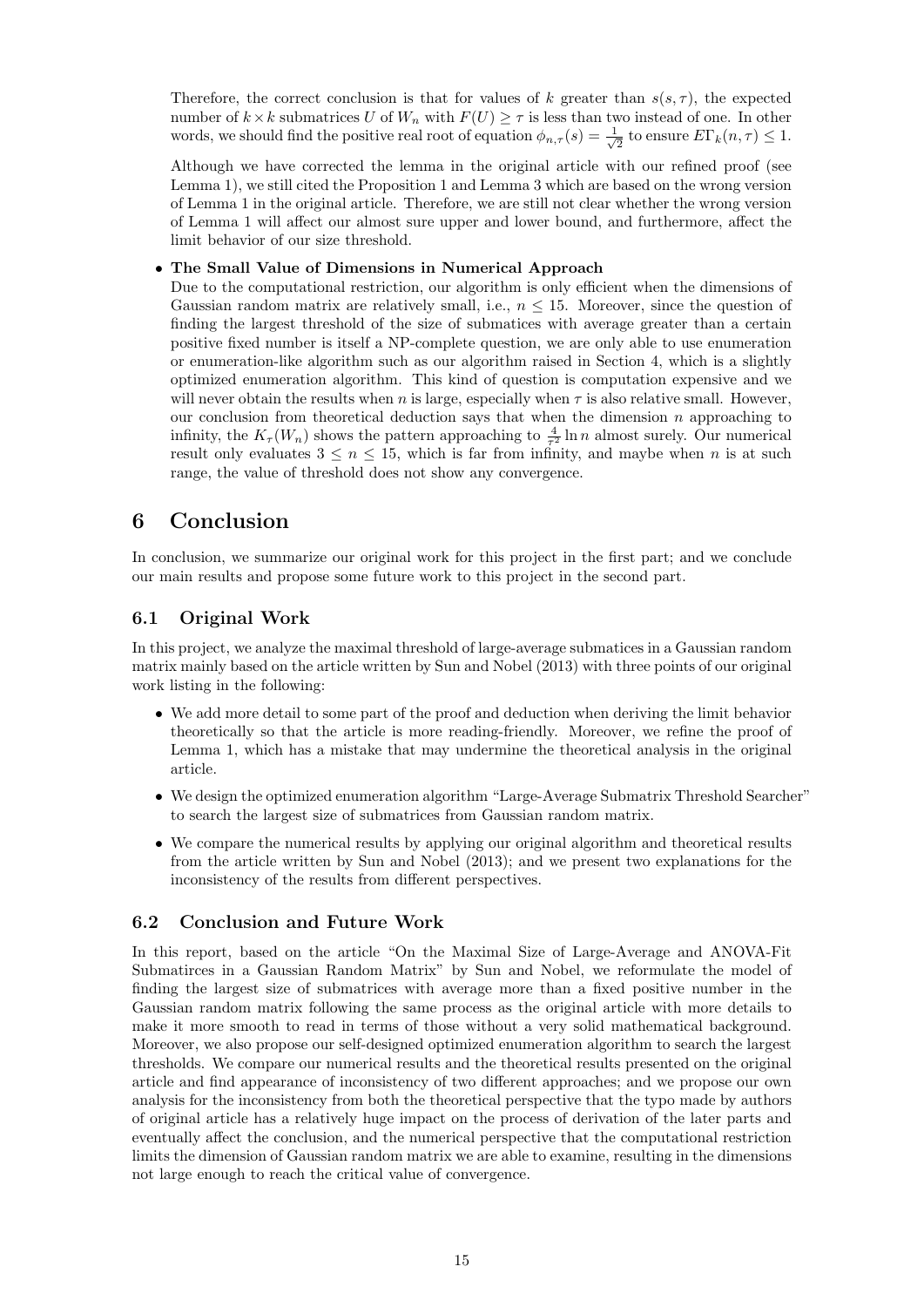In the future, due to the nature of a NP-complete question, we are not able to improve our algorithm saving more time and hence examine a larger value of the dimensions of the submatrices in the Gaussian random matrix. However, we are able to look into the proof of Proposition 1 and Lemma 3 written by Sun and Nobel and try to refine the proof such that we are able to derive the accurate expression for the almost sure upper and lower bound, and refine the part of deriving the limit behavior of  $K_\tau(W_n)$ .

## References

- Aleksandra Adomas, Gregory Heller, Åke Olson, Jason Osborne, Magnus Karlsson, Jarmila Nahalkova, Len Van Zyl, Ron Sederoff, Jan Stenlid, Roger Finlay, and Frederick O. Asiegbu. Comparative analysis of transcript abundance in Pinus sylvestris after challenge with a saprotrophic, pathogenic or mutualistic fungus. Tree Physiology, 28(6):885–897, 06 2008. ISSN 0829-318X. doi: 10.1093/treephys/28.6.885. URL https://doi.org/10.1093/treephys/28.6.885.
- Milind Dawande, Pinar Keskinocak, Jayashankar M Swaminathan, and Sridhar Tayur. On bipartite and multipartite clique problems. Journal of Algorithms, 41(2):388 – 403, 2001. ISSN 0196-6774. doi: https://doi.org/10.1006/jagm.2001.1199. URL http://www.sciencedirect.com/science/article/pii/S019667740191199X.
- Joseph Hacia, J.B. Fan, Oliver Ryder, Li Jin, Keith Edgemon, Ghassan Ghandour, R. Mayer, Bryan Sun, Linda Hsie, Christiane Robbins, Lawrence Brody, David Wang, Eric Lander, Robert Lipshutz, Stephen Fodor, and Francis Collins. Determination of ancestral alleles for human single-nucleotide polymorphisms using high-density oligonucleotide arrays. Nature genetics, 22: 164–7, 07 1999. doi: 10.1038/9674.
- A. J. Maria. A remark on stirling's formula. The American Mathematical Monthly, 72(10):1096– 1098, 1965. ISSN 00029890, 19300972. URL http://www.jstor.org/stable/2315957.
- Gary Moran, Cheryl Stokes, Sascha Thewes, Bernhard Hube, David C. Coleman, and Derek Sullivan. Comparative genomics using candida albicans dna microarrays reveals absence and divergence of virulence-associated genes in candida dubliniensis. Microbiology, 150 (10):3363–3382, 2004. ISSN 1350-0872. doi: https://doi.org/10.1099/mic.0.27221-0. URL https://www.microbiologyresearch.org/content/journal/micro/10.1099/mic.0.27221-0.
- Jonathan Pollack, Charles Perou, Ash Alizadeh, Michael Eisen, Alexander Pergamenschikov, Cheryl Williams, Stefanie Jeffrey, David Botstein, and Patrick Brown. Genome-wide anaiysis of dna copy-number changes using cdna microarrays. Nature genetics, 23, 01 1999.
- Xing Sun and Andrew Nobel. On the maximal size of large-average and anova-fit submatrices in a gaussian random matrix. Bernoulli : official journal of the Bernoulli Society for Mathematical Statistics and Probability, 19:275–294, 02 2013. doi: 10.3150/11-BEJ394.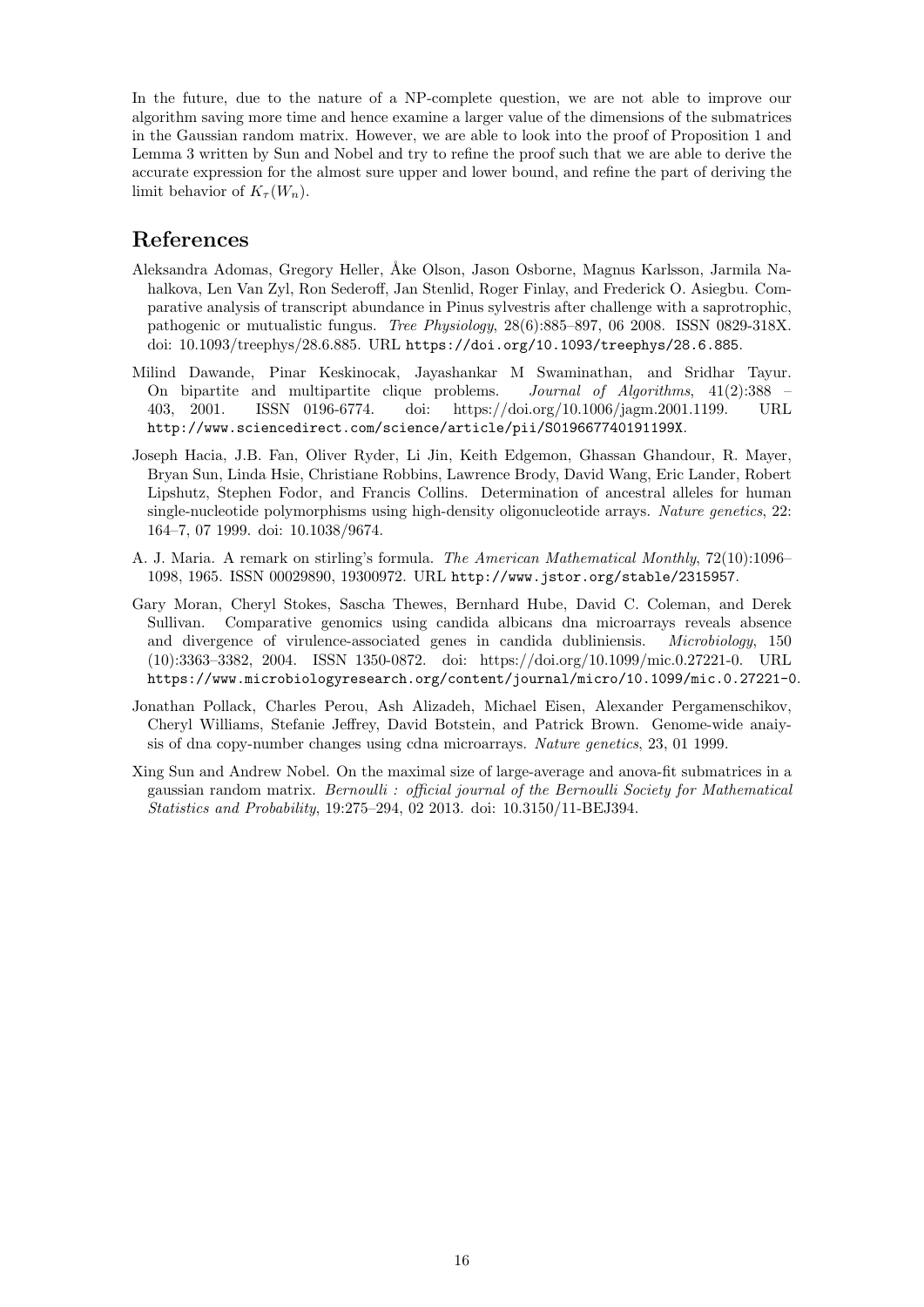# Appendix

- matRearrange
- evaluateLargestMat
- model
- **COUT** outputResult

### **matRearrange**

```
function y = \text{matRearrange}(\text{mat})% This function input a matrix and return a new matrix with
% rearrange the order of the row sum and column sum from
% maximum to minimum.
% Calculate the row sum and column sum
colsum = sum(mat):
rowsum = sum(mat'):
% Rearrange the matrix from largest to smallest
[\tilde{\ }, colsort]=sort(-colsum);
mat = mat(:,colsort);[", rowsort]=sort(-rowsum);
y = \text{mat}(\text{rowsort},:);end
```
### **evaluateLargestMat**

```
function y = \text{evaluateLargestMat}(\text{mat},\text{dim})% This function returns a submatrix which contains the largest
% (dim) number of matrix (mat)
% Unique sorted values
sortedValues = unique(mat(:));% Get the dim largest values
maxValues = sortedValues(end-dim+1:end);% Get a logical index of all values
maxIndex = ismember(maxValues):
% Locate these values
[m, n] = find(maxIndex==1):
% Find the maximum matrix
diffLength = 0;
diffLength_previous = 0; 
% If some of the largest elements are in the same row or
% column, then we are able to find an extra largest number
% of element and hopefully this submatrix is the largest
% submatrix we can find without using enumeration.
while length(unique(m))~=dim || length(unique(n))~=dim
    % If some of the largest (dim) elements share the same column
   if length(unique(m)) > length(unique(n))
        sortedValues = unique(mat(unique(m),:));
        diffLength_previous =diffLength;
        diffLength = diffLength + length(unique(m))-length(unique(n));
        maxValues = sortedValues (end-(dim+diffLength)+1:end-(dim+diffLength)maxIndex = ismember(max, maxValues);[temp_m, temp_n] = find(maxIndex==1);m = [m; temp m];n = [n; temp_n];
```
% If some of the largest (dim) elements share the same row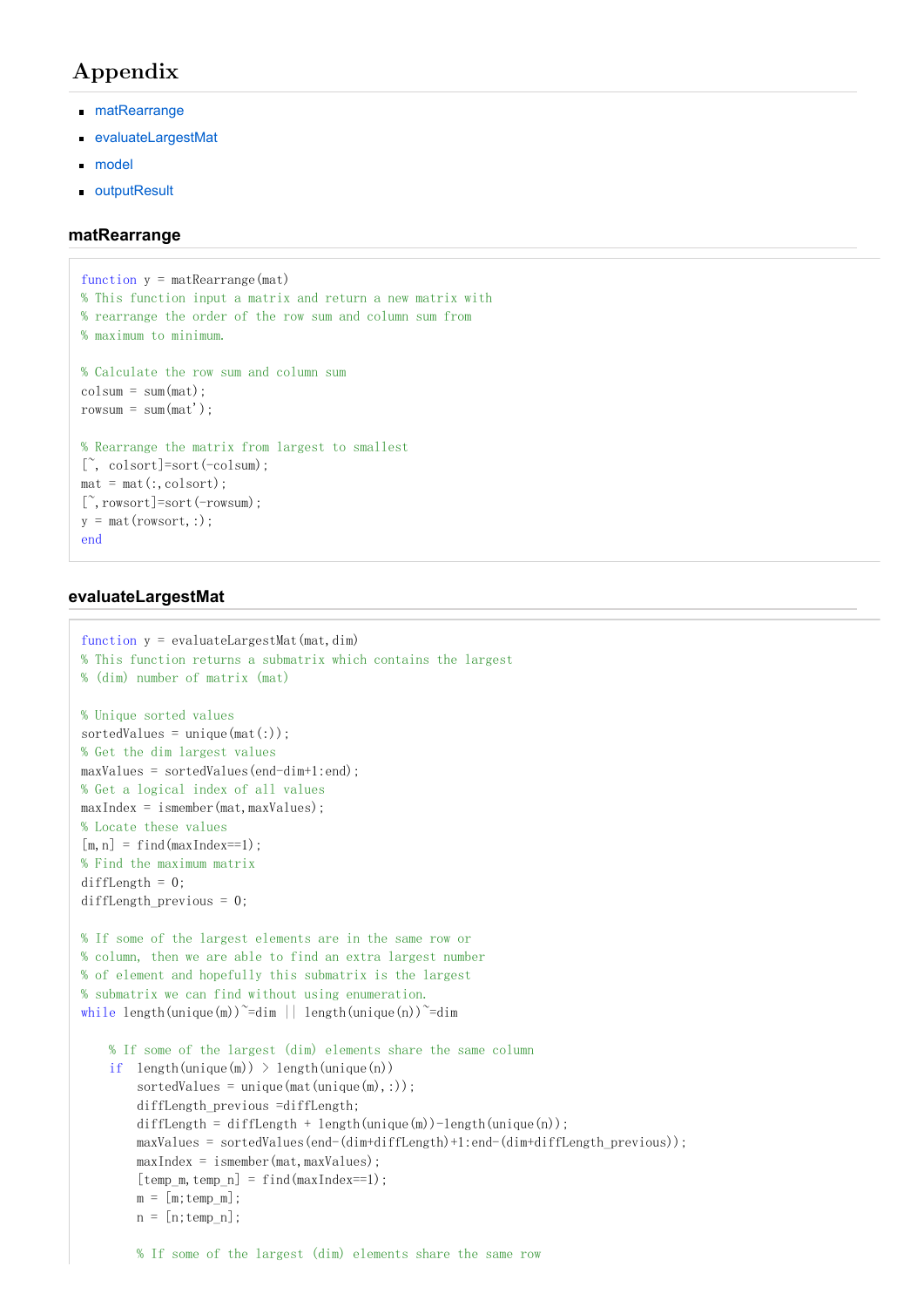```
elseif length (unique(m)) \leq length (unique(n))sortedValues = unique(mat(:,unique(n)));
        diffLength_previous =diffLength;
        diffLength = diffLength + length(unique(n)) - length(unique(m));
        maxValues = sortedValues (end-(dim+diffLength)+1:end-(dim+diffLength previous));maxIndex = ismember(max, maxValues);[temp m, temp n] = find (maxIndex==1):
        m = [m:temp m]:n = [n; temp n];% If the largest (dim) elements are in a small submatrix of the
        % submatrix
    elseif length(unique(m)) == length(unique(n))mat_temp=mat;
        \text{mat}\_\text{temp}(m, n) = -100;sortedValues = unique (\text{mat temp}(:)):
        maxValues = sortedValues (end-(dim-length(unique(m))) + 1:end);maxIndex = ismember(mat temp, maxValues);[temp \; m, temp \; n] = find(maxIndex==1);m = [m; temp_m];n = [n; temp_n];diffLength = 0;
        diffLength previous = 0;
    end
end
y = \text{mat}(\text{unique}(m), \text{unique}(n));
end
```
## model

```
function result = model(mat, tau)% This function input the matrix with mat and average value
% tau and returns the value of largest size of matrix with
% average greater than tau.
fprintf ("Start to search the largest submatrix with average greater than tau \langle n'' \rangledim = 1: length(mat(:, 1));i = 1:
succ = 0;
mat = matRearrange(mat);% Check whether size i submatrix is the largest size of
% submatrix with average greater than tau.
while i \leq length (\dim) & succ == 0
    % Apply the calculation-friendly way to check whether some of the
    % average of current dimension matrix is greater than tau
    fprintf ('Checking the submatrix with size %24.16f; \langle n', i \ranglemethod1 result = sum(sum(mat(1:i,1:i)));
    method2 result = sum(sum(evaluateLargestMat(mat, i)));
    if methodl_result > (tau* i^2)succ\_sub = 1;
        result = i;
        fprintf ('Method 1 (size %24.16f submatrix) succeess; \n\langle n', i \rangleelseif method2 result > (tau* i^2)fprintf('Method 2 (size %24.16f submatrix) success; \langle n', i \ranglesucc sub = 1;
        result = i;else
        succ sub = 0;
        fprintf ('Method 1 and 2 (size %24.16f submatrix) fail; \langle n', i \ranglefprintf ('Start enumeration')
    end
    % If either of the method works, then we will go directly to i = i + 1;
    % if not, we have to use enumeration in below
```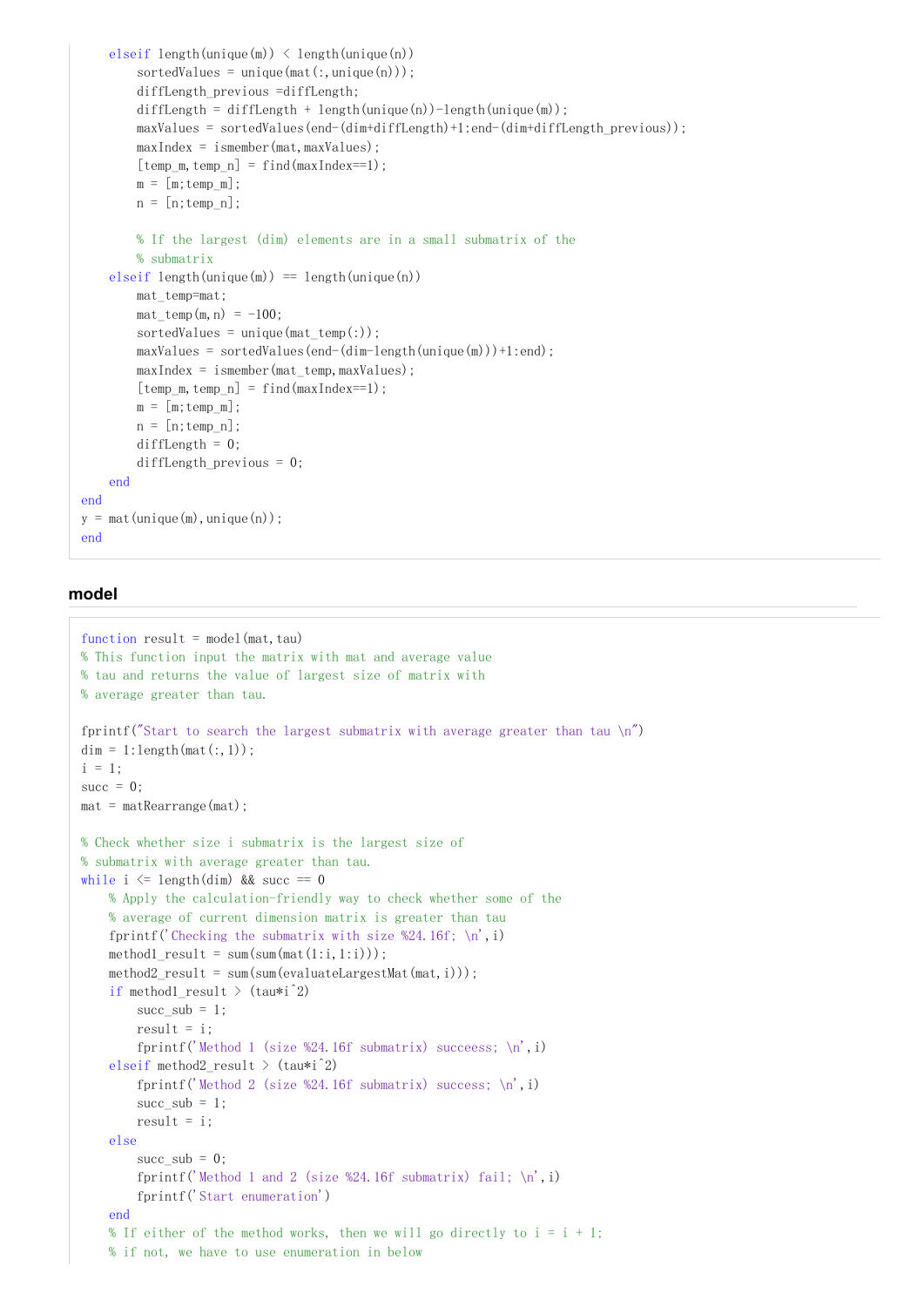```
% Find all the combination of row and column
   x = nchoosek(1:length(dim), i);
   y = x:
   % Initialization
   temp mat = eye(i);
    j = 1:
   while i \leq length(x(:, 1)) & succ sub = 0
        fprintf('Enumerate size %24.16f submatrix %24.16f/%24.16f time; \n', i, j, length(x(:,1)))
        k = 1;
        while k \leq length (y(:, 1)) & succ sub = 0
            temp mat = mat(x(j, :), y(k, :));
            % Check whether the current matrix has sum
            % greater than tau
            if sum(sum(temp mat)) > (ta^*i^2)% If it does, stop checking the size i
                % by setting succ sub = 1; and continue
                % to check size i + 1 by setting succ = 0
                succ sub = 1;
                succ = 0;
                % The largest size of submatrix with
                % average value greater than tau is i
                result = i:
            else
                % If not, check next size i submatrix by
                % setting succ sub = 0; and if we check
                % all the size i submatrix and no one is
                % greater than tau, then stop by setting
                % succ = 1k = k + 1;
                succ\_sub = 0;succ = 1;
                % The largest size of submatrix with
                % average value greater than tau is i - 1result = i-1;end
        end
        j = j + 1;endi = i + 1;
end
end
```
## outputResult

```
function result = outputResult(tau, maxDimension, iterationTimes)% This function input the fixed value tau, maximum dimension you want to
% check, and number of iterations for one dimension;
% The function returns a matrix with the first row being number of
% dimension, the second row being the theoretical value of corresponding
% dimension, and the third row being the real value of the corresponding
% dimension.
if maxDimension \leq 3fprintf ('Please input a number with maximum size of the Gaussian matrix greater than 3')
    result = 0else
   result_temp = zeros(iterationTimes, maxDimension-2);for i = 3: maxDimension
       for j = 1: iterationTimes
           result_temp(j, i-2)=model(randn(i), tau);end
   end
   n = 3: maxDimension:% Calculate the theoretical value and the real value
```